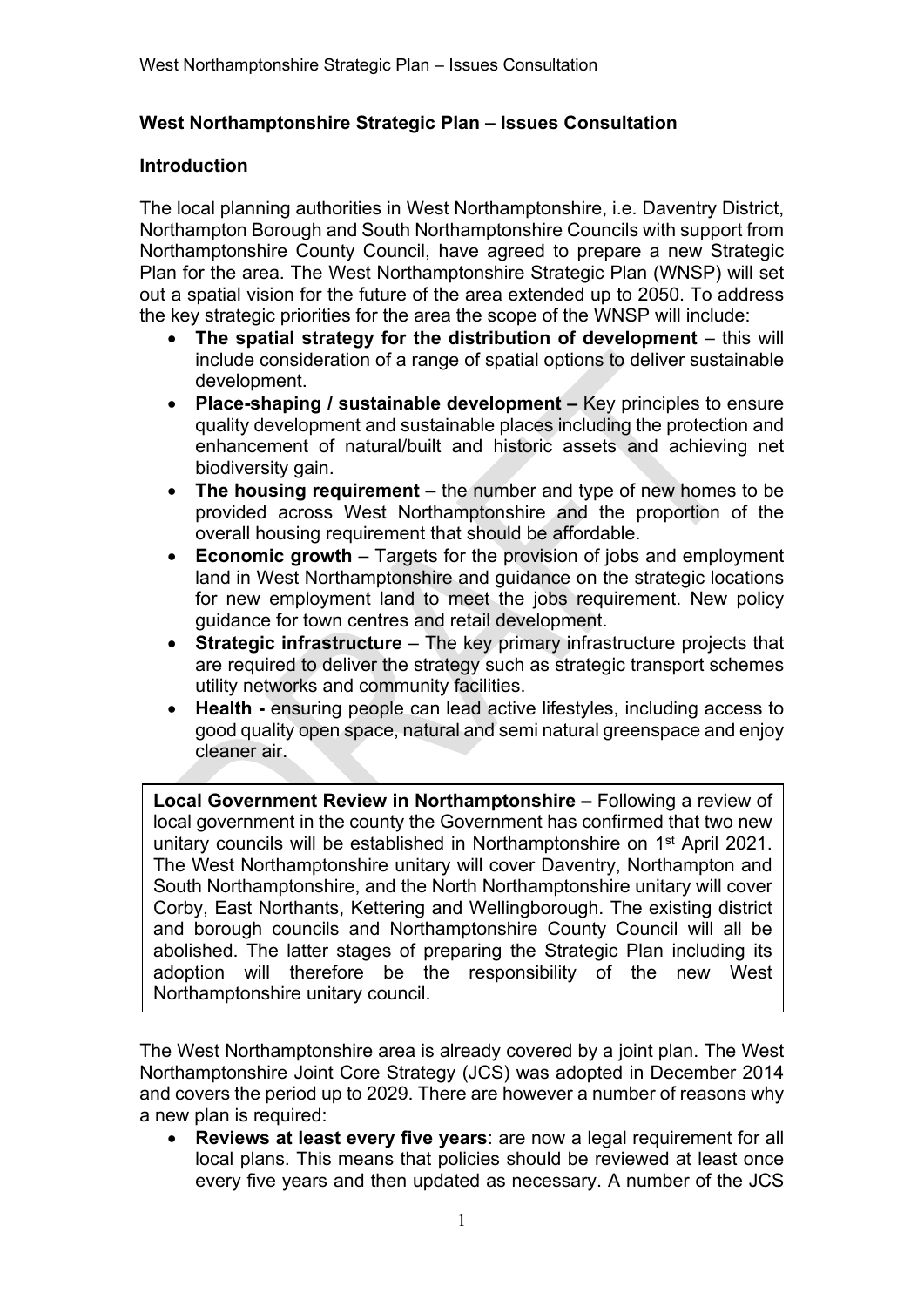policies will need to be updated, for example to reflect changes to national policy and changing local circumstances.

- **Local Housing Need Assessment**: the government's revised National Planning Policy Framework introduced a standard national method to determine local housing need. With effect from 15<sup>th</sup> December 2019 (i.e. 5 years following adoption) the local housing need calculated using the national methodology will effectively supersede the JCS housing requirement.
- **Housing and Infrastructure Delivery:** Whilst the rate of housing delivery has increased significantly in the years since the JCS was adopted it has not kept pace with housing trajectory set out in the plan. Likewise whilst there have been a number of key infrastructure projects which have been delivered as envisaged by the JCS, such as the recently opened Daventry Development Link, but other projects have not progressed as quickly as expected.
- **Oxford Cambridge Arc:** The West Northamptonshire area falls within the Oxford-Cambridge Arc. The government have designated the Arc as a key economic priority, affirmed its ambition for up to one million highquality new homes across the Arc by 2050, committed to completing East West Rail and the Expressway, and committed to achieving growth in the Arc while improving the environment for future generations. The preparation of a new Strategic Plan provides a mechanism for our area to respond to the opportunities and challenges presented by the government's proposals for the Arc.

The WNSP would review and, where appropriate, replace strategic policies in the JCS. Whilst the new vision will look up to 2050, the statutory plan-period will be from 2019-2041. This is the first stage in preparing the WNSP. This Issues document is designed to stimulate debate at an early stage and it is important to emphasise that no decisions have yet been made on the scale of growth or where that growth should be located. We want to engage with stakeholders and communities across the area and work together to ensure that we prepare the best plan possible for a sustainable future. Please get involved and sign up to be kept informed at all the key stages in the process.

# **Spatial Context**

West Northamptonshire is located within the southern part of central England. It covers a large geographical area and encompasses Northampton Borough, Daventry District and South Northamptonshire District in the County of Northamptonshire. From 1<sup>st</sup> April 2021 the area will be covered by the new unitary council for West Northamptonshire. The area includes four main towns: Northampton, Daventry, Towcester and Brackley and the extensive rural areas within South Northamptonshire and Daventry Districts incorporating over 190 villages.

There are strong connections between Daventry, South Northamptonshire and Northampton, reflected in significant household and travel to work movements between the settlements in these areas. To the north and east, there are strong travel links between Northampton and Wellingborough and to a lesser extent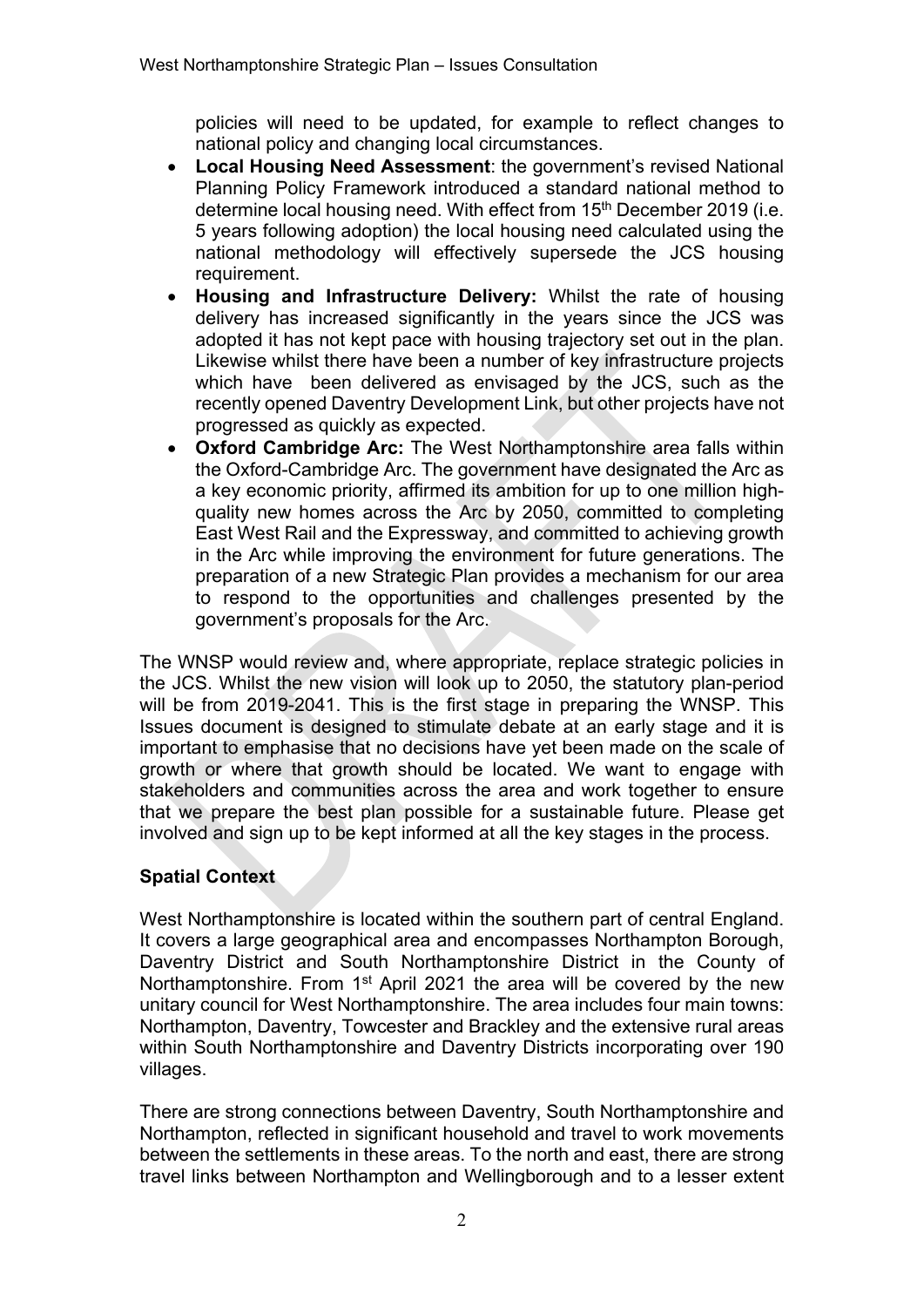Kettering. There are also significant commuter flows into Milton Keynes from Northampton and South Northamptonshire.

West Northamptonshire has excellent connections to the rest of the country and to mainland Europe. The area benefits from key strategic transport infrastructure including linkages to the M1, M40, M6, the Haven Ports and the West Coast Mainline, Chiltern and Midland Mainline railways. The area is often described as being at the crossroads of the M1 north-south route and the A14/ M6 east-west route.

## {INSERT MAP}

West Northamptonshire is within the influence of Greater London and Birmingham, the country's two largest cities. Travel times from Northampton to both London and Birmingham by train are only one hour. For air travel most passenger journeys by residents and businesses in West Northamptonshire are made from major gateway airports at London and smaller regional airports at East Midlands, London Luton or Birmingham International. Whilst both East Midlands Airport and London Luton Airport are accessible by car within one hour's journey time from Northampton there are limited rail connections to both destinations.

For shopping, Northampton town centre together with its retail parks is the main attractor for the majority of West Northamptonshire residents and for some residents of areas beyond. However, there is a pull from Milton Keynes in the southern part of the West Northamptonshire area for town centre shopping and likewise from Banbury and Rugby for the western parts of the West Northamptonshire area. Northampton, as the County town, is also the focus for major services and facilities for the surrounding towns including those beyond West Northamptonshire such as Wellingborough and Kettering.

West Northamptonshire has an overall population of 399,400 people (Office of National Statistics 2017 mid-year estimate). The population is growing and has increased by just over 9% or 33,000 since 2007, which is higher than the national average over the equivalent period. Whilst the land area is predominately rural, 56% of this population lives within the urban area of Northampton. The majority of residents from South Northamptonshire and Daventry districts live in the rural areas outside the market towns of Brackley, Daventry and Towcester.

Northampton has an above average young population (ages 0-15) and a below average older population (age 65 plus). The reverse is true for Daventry and South Northamptonshire in that the young population (ages 0-15) is below the national average and the older population (age 65 plus). In all areas population projections indicate that the proportion of elderly people within the population will continue to rise.

# **Current Spatial Strategy**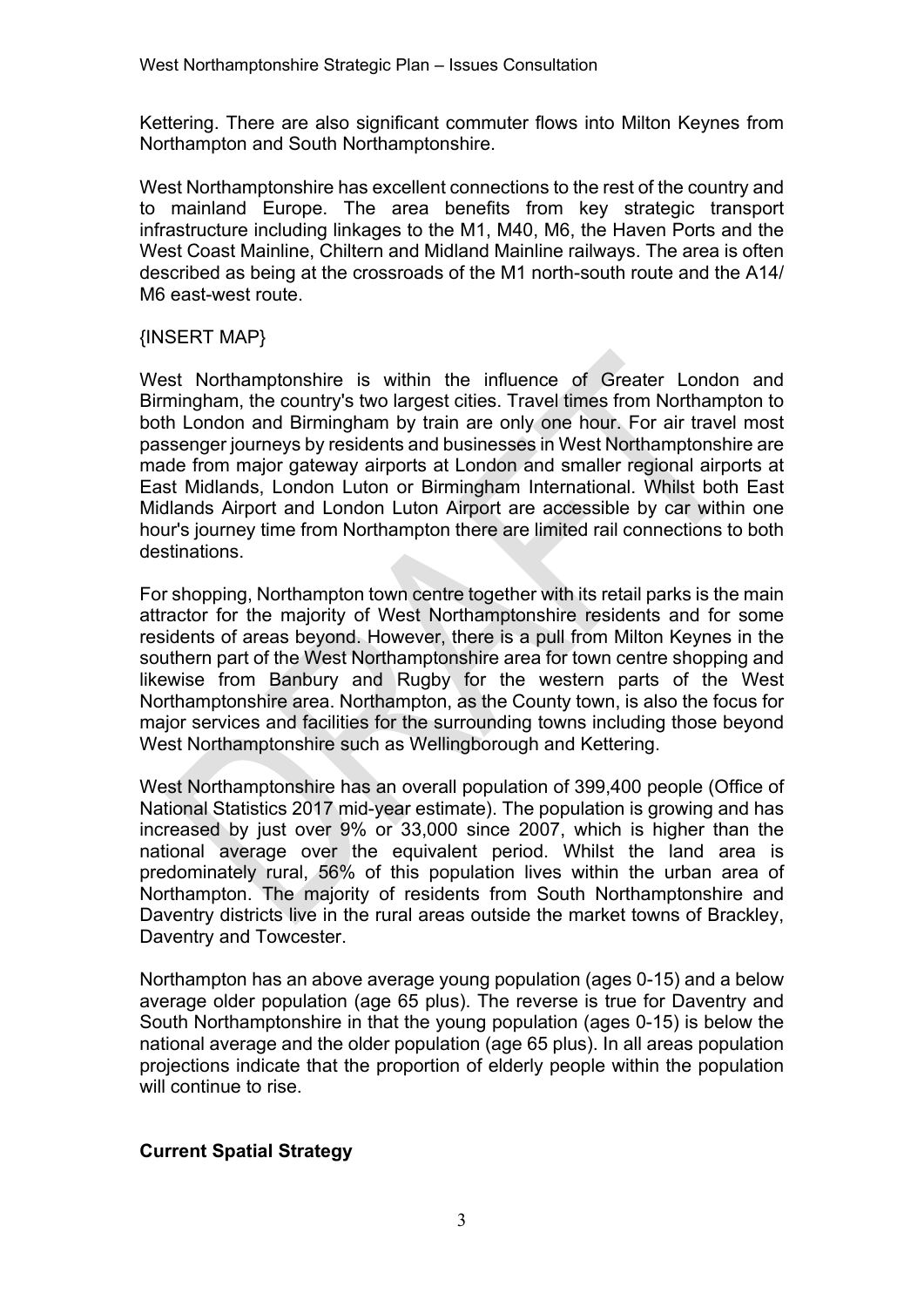The existing JCS sets out a spatial strategy for the area which outlines the hierarchy of places and how development is distributed between these places. This includes maximising the use of land and buildings within the urban areas as well as developing new sustainable urban extensions to the towns. The JCS identifies Northampton as the Principal Urban Area, Daventry as a Sub Regional Centre and Brackley and Towcester as Rural Service Centres. The spatial strategy has sought to concentrate development within the existing urban areas as far as possible and in a small number of large development areas, known as sustainable urban extensions, adjoining urban areas. Limited development is supported in the rural area at a scale which is consistent with meeting local needs and supporting local services.

The current spatial distribution of the housing requirement in the JCS is given in Table 1 (the figures for the Northampton related Development Area have been included with Northampton Borough figures).

|                                      |                | . .        |
|--------------------------------------|----------------|------------|
| Policy Area                          | Requirement    | Proportion |
| Principal Urban Area; Northampton    | (inc   28,470) | 66.8%      |
| NRDA)                                |                |            |
| Sub-Regional Centre; Daventry Town   | 4,620          | 10.8%      |
| Rural Service Centre; Brackley Town. | 2,160          | 5.1%       |
| Rural Service Centre; Towcester Town | 2,650          | 6.2%       |
| Rural Area - Daventry                | 2,360          | 5.5%       |
| Rural Area - South Northants         | 2,360          | 5.5%       |
| Total                                | 42,620         |            |

**Table 1- Existing Housing Requirement in the adopted Joint Core Strategy**

One of the key issues to consider is whether this strategy remains appropriate or whether alternative options for the distribution of development need to be considered.

# **Oxford – Cambridge Arc**

The Government has recently published a paper<sup>1</sup> setting out their ambition for the Arc together with a joint declaration agreed by local authorities and local enterprise partnerships across the area. Government wishes to maximise the economic potential of the Arc. In order to achieve this it will be necessary to accommodate a substantial increase in the delivery of new homes and substantial investment in new infrastructure. In meeting the economic and housing ambitions for the Arc there is a clear commitment that this should not be at the expense of the quality of the environment.

The joint declaration sets out four thematic areas which reflect the government's ambition for the Arc as follows:

 **Productivity** – ensuring we support businesses to maximise the Arc's economic prosperity, including through the skills needed to enable communities to benefit from the jobs created;

<sup>1</sup> The [Oxford-Cambridge](https://assets.publishing.service.gov.uk/government/uploads/system/uploads/attachment_data/file/799993/OxCam_Arc_Ambition.pdf) Arc: government ambition and joint declaration between government and local [partners](https://assets.publishing.service.gov.uk/government/uploads/system/uploads/attachment_data/file/799993/OxCam_Arc_Ambition.pdf)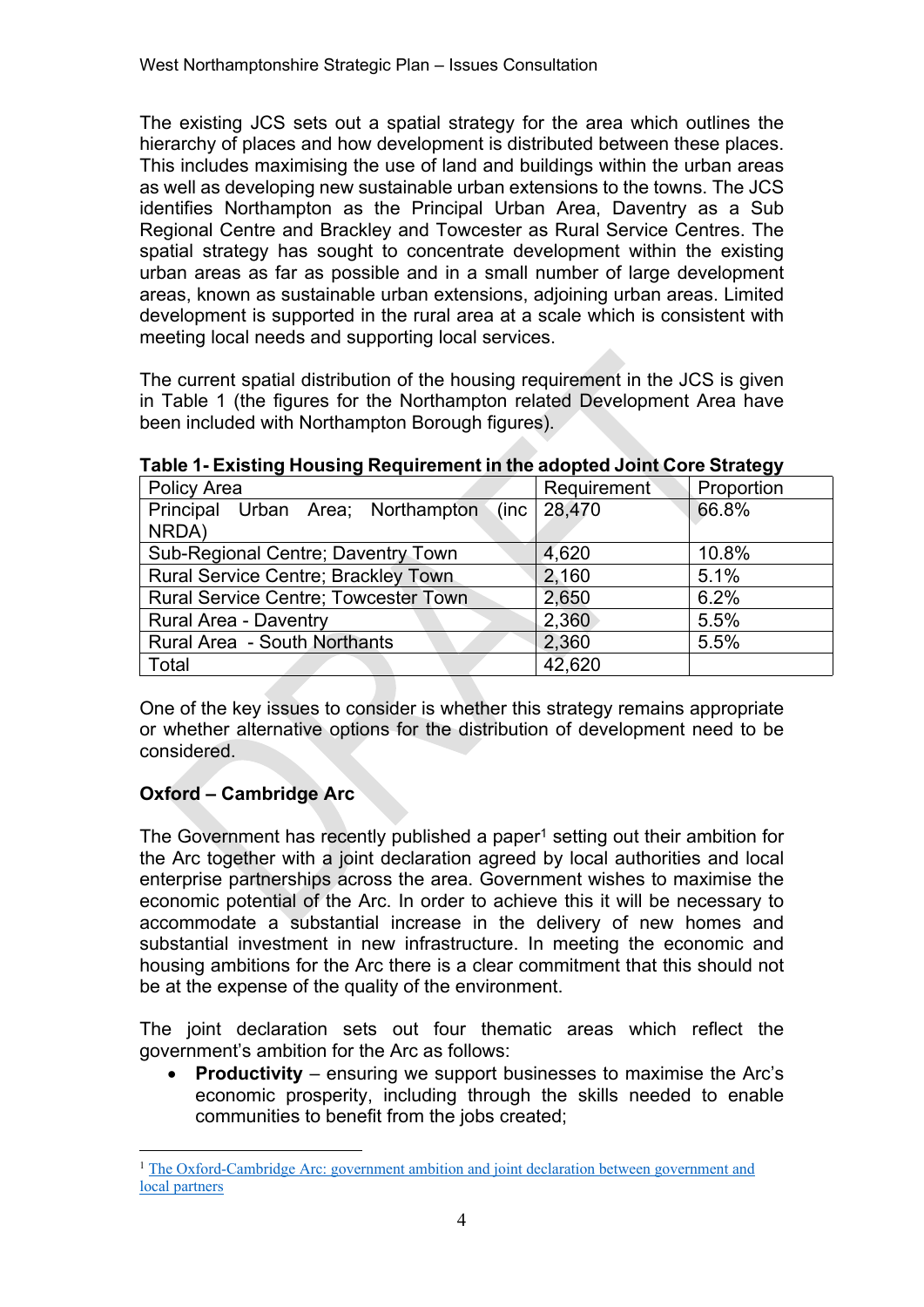- **Place-making** creating places valued by local communities, including through the delivery of sufficient, affordable and high-quality homes, to increase affordability and support growth in the Arc, as well as wider services including health and education;
- **Connectivity** delivering the infrastructure communities need, including transport and digital connectivity, as well as utilities;
- **Environment** ensuring we meet our ambitions for growth while leaving the environment in a better state for future generations.

Government will be preparing, with local stakeholders, a spatial vision or strategy for the Arc as a whole. The WNSP would clearly need to take this into account. Later in this document responses are invited on how the Arc should be approached.

## **Vision and Objectives**

The existing JCS includes the following vision for the area. This provides a starting point for the WNSP, but it is necessary to consider what changes are required and how the vision could be extended up to 2050.

# **The Joint Core Strategy Vision**

 **In our vision of the future...**

 **......the area will form an outstanding UK location of choice for diverse employment opportunities, high academic and vocational educational attainment, high quality housing for all and a superb quality of life for its communities. The area will blend the best of modern cultural urban living with an enhanced network of green spaces and high quality parks and gardens. The rural areas will include vital and tranquil villages within its rolling landscapes. The area's proximity to London and connections to other parts of the UK and beyond will continue to be a great economic strength. The area will be a national example of low environmental impact development in response to climate change and high biodiversity and habitat protection.**

 **With new development focused on the four towns of Northampton, Daventry, Towcester and Brackley regeneration initiatives and successful and expanded economies will flourish. Communities will be diverse and sustainable and social cohesion and integration will be strong. Services, facilities and infrastructure will support the communities adding to the quality of life, and supporting their residents and visitors.**

 **Northampton as the principal urban area will be a beacon of high quality urban design with an outstanding public realm. It will successfully blend its distinctive historic character with innovative new development both of which will enhance its riverside setting. It will be repositioned as the key economic driver at the cultural heart of Northamptonshire. It will**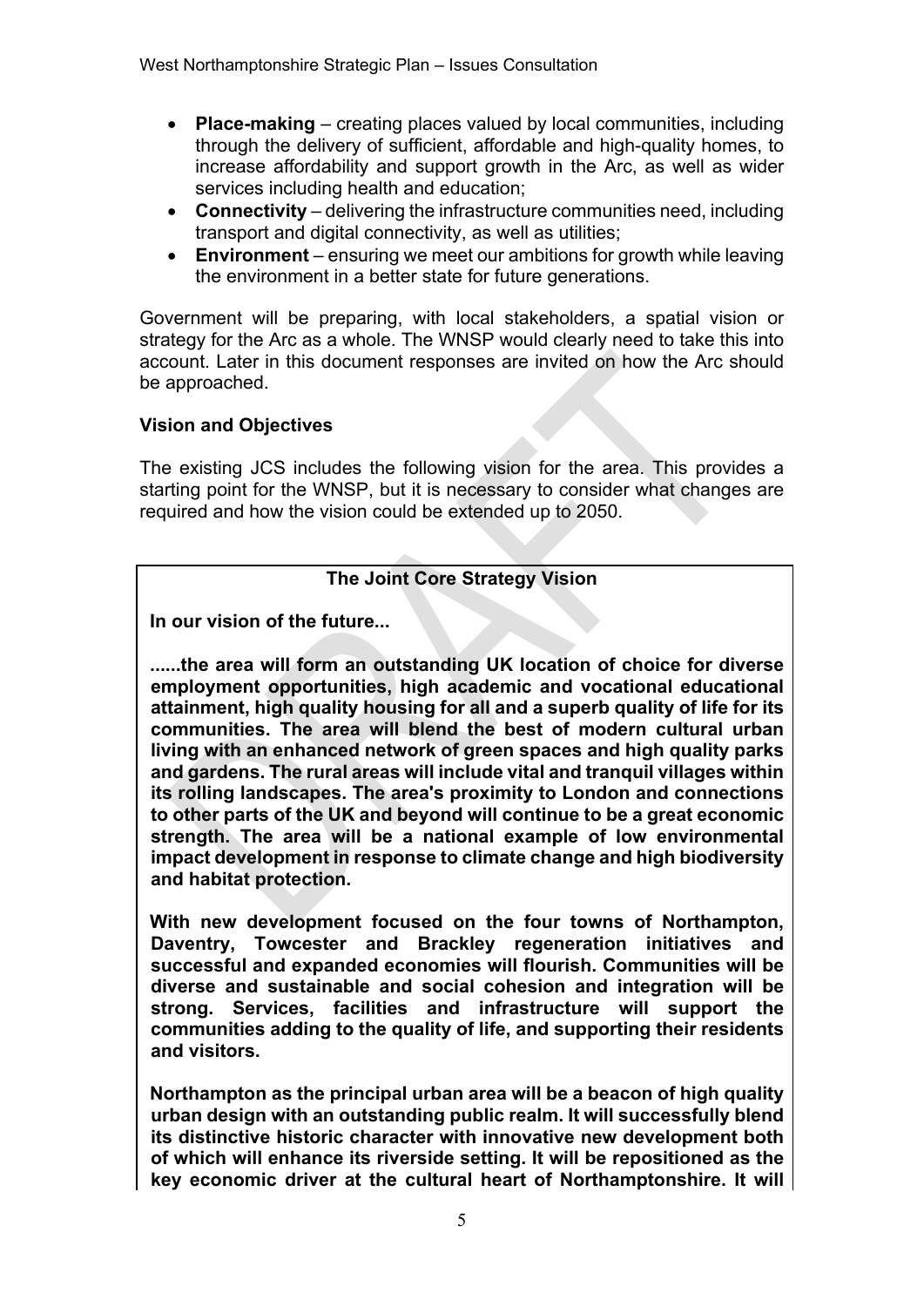**enhance its role as the leading retail, entertainment, employment, health and learning centre, based upon a thriving mixed economy and the services it offers, with continuing pride in its theatres, museums and professional sports teams. Northampton will provide the focus and heart for its well integrated neighbourhood communities. Northampton will be linked with the reinvigorated towns of Daventry, Towcester and Brackley.**

 **Daventry will be a vibrant historic market town with a population approaching 40,000. It will offer a thriving town centre which values its historic assets, with attractive retail and leisure opportunities, high quality public realm and a robust commercial core moving strongly towards a well developed office sector. Local economic strengths in engineering and sustainable construction will have been developed. It will provide an enhanced walking and cycling environment throughout the town and it will have strong connections with Northampton.**

 **Towcester will have a successful historic town centre that is the focus of its rural catchment. The town will retain its visual and physical connections to the landscape through Easton Neston Park, nearby Watermeadows and Towcester Racecourse. It will provide a diverse economy based on high technology, tourism and leisure.**

 **Brackley will be the major service provider for the residents of the town and the surrounding countryside. It will provide knowledge based, research and high technology based jobs and leisure facilities as well as a distinctive and vibrant historic town centre which will offer both retail opportunities and community services and facilities.**

 **Silverstone Circuit will continue to be at the pinnacle of international motor sport venues. It will foster high technology motor sport business at the forefront of technology with a motorsport cluster located nearby.**

 **Daventry International Rail Freight Terminal (DIRFT) will maintain its role as an internationally significant centre for rail connected strategic distribution. It will be exemplary in the field of sustainable logistics with links to the University of Northampton. It will be well connected by public and sustainable transport to the surrounding workforce.**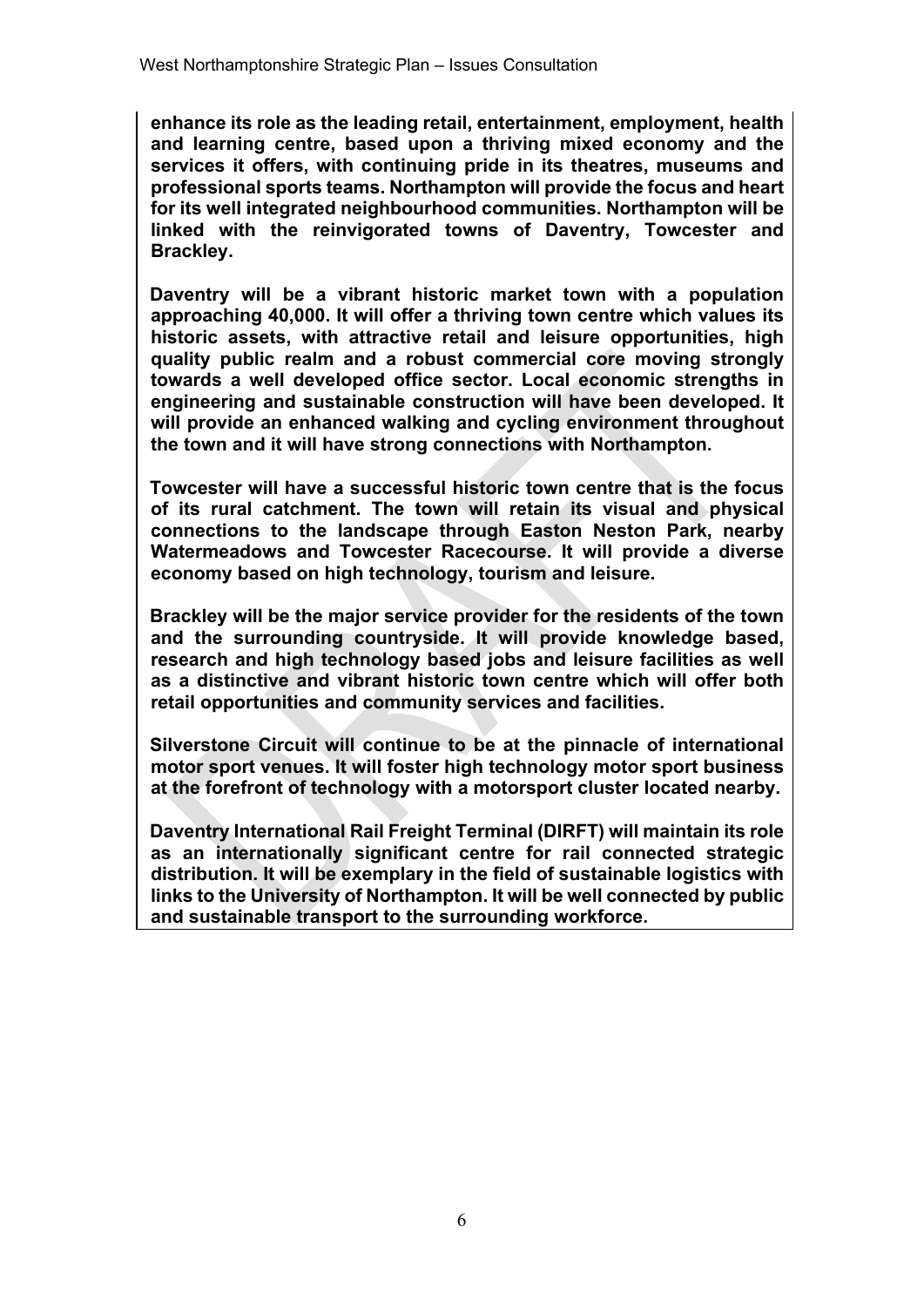**Our rural areas will support a network of vibrant rural communities. Villages will retain their local distinctiveness and character, providing affordable homes for local people set within a beautiful landscape. The**

### **Consultation Questions:**

- 1. Is this vision still appropriate for guiding development and growth in West Northamptonshire and can it be extended up to 2050?
- 2. Are changes to the vision needed having regard to spatial options and the emerging proposals for the Oxford-Cambridge Arc?
- 3. Are there any other changes you would like to see to the vision?

**countryside will support a diverse rural economy including leisure and tourism through its waterways, country houses, parks and woodlands.**

The vision is supported by 16 Spatial Objectives as follows:

### **Objective 1 - Climate Change**

**To minimise demand for resources and mitigate and adapt to climate change, by:**

- **Promoting sustainable design and construction in all new development;**
- **Ensuring strategic development allocations are located and designed so as to be resilient to future climate change and risk of flooding;**
- **Encouraging renewable energy production in appropriate locations; and**
- **Ensuring new development promotes the use of sustainable travel modes.**

## **Objective 2 - Infrastructure and Development**

**To protect and enhance existing local services and to ensure social, physical and green infrastructure is adequately provided to meet the needs of people and business in a timely and sustainable manner in response to regeneration and new development in West Northamptonshire.**

## **Objective 3 - Connections**

**To reduce the need to travel, shorten travel distances and make sustainable travel a priority across West Northamptonshire by maximising the use of alternative travel modes. In so doing, combat congestion in our main towns and town centres, reduce carbon emissions and address social exclusion for those in both rural and urban areas who do not have access to a private car.**

## **Objective 4 - Protecting and Building Urban Communities**

**To ensure new development in urban areas effectively supports and links new and existing communities physically and socially, to**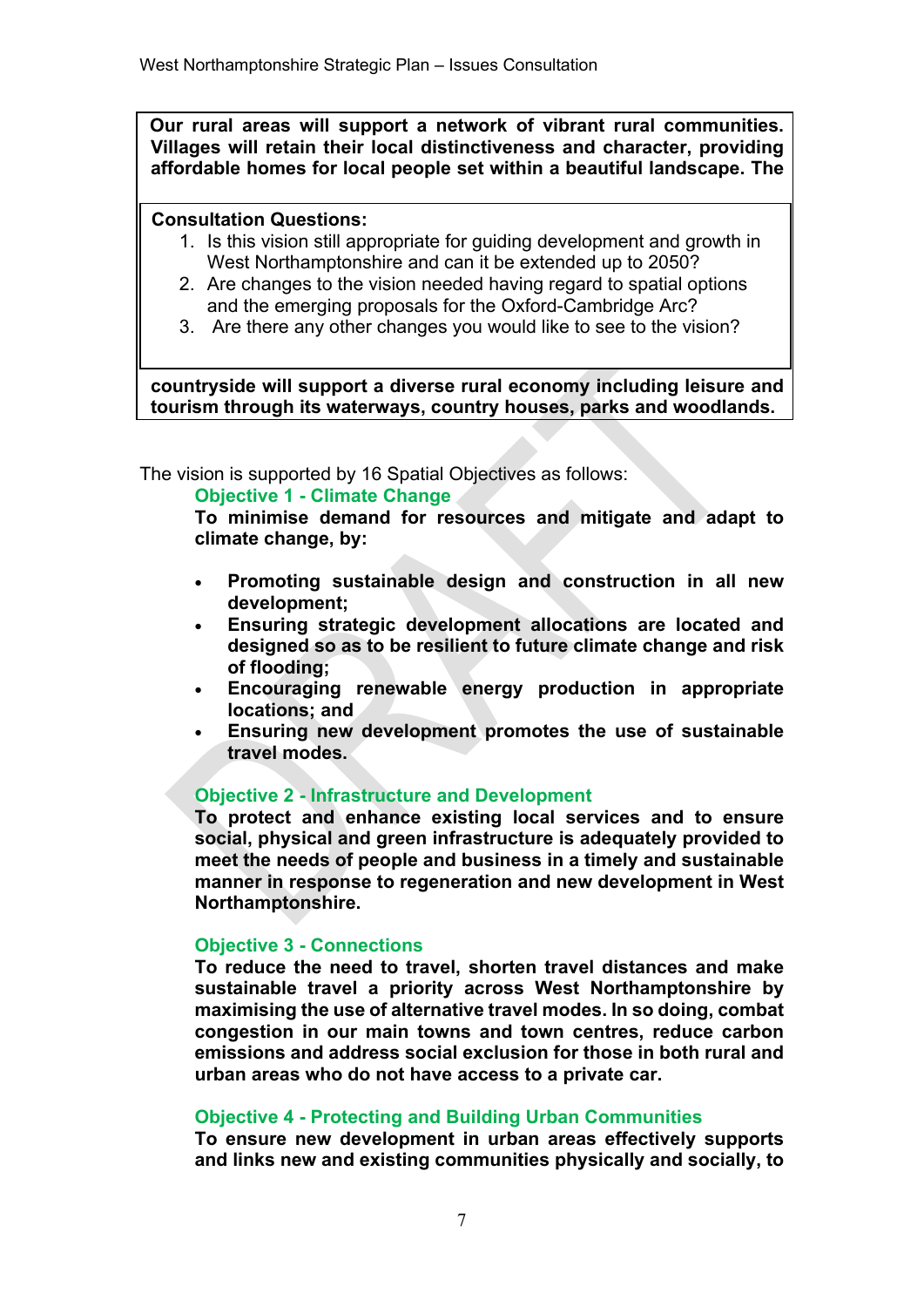**achieve social cohesion and address the areas of deprivation identified in parts of Northampton and Daventry.**

#### **Objective 5 - Supporting Northampton Town Centre**

**To support the regeneration of Northampton's town centre by making it the focus of high quality retail, employment, leisure and cultural development at the heart of Northamptonshire and to support the delivery of the Northampton Central Area Action Plan.**

#### **Objective 6 - Supporting Daventry Town Centre**

**To support the regeneration of Daventry town centre through planned growth and infrastructure delivery.**

#### **Objective 7 - Supporting Towcester and Brackley's Town Centres**

**To support Towcester and Brackley in their rural service centre roles to ensure their communities are self-sufficient sustainable places and the towns are the focus of services and facilities for surrounding villages.**

#### **Objective 8 - Economic Advantage**

**To strengthen and diversify West Northamptonshire's economy by taking advantage of our internationally well-placed location, strategic transport network and proximity to London and Birmingham.**

### **Objective 9 - Specialist Business Development**

**To support and develop opportunities for specialist employment clusters and business development focused on a low carbon economy.**

### **Objective 10 - Educational Attainment**

**To raise educational achievement and the skills base of our communities through supporting the development of West Northamptonshire's learning infrastructure and strengthening the link between local businesses and local schools, Moulton and Northampton Colleges, the University of Northampton and Daventry and Silverstone University Technology Colleges.**

#### **Objective 11 - Housing**

**To provide a range of housing in sustainable locations to ensure all residents have access to a home that they can afford and that meets their needs. Housing development will be focused at the most sustainable location of Northampton, supported by Daventry and Towcester and Brackley in their roles as rural service centres with limited development in the rural areas to provide for local needs and support local services.**

#### **Objective 12 - Protecting and Supporting Rural Communities**

**To protect and support rural communities to ensure they thrive and remain vital.**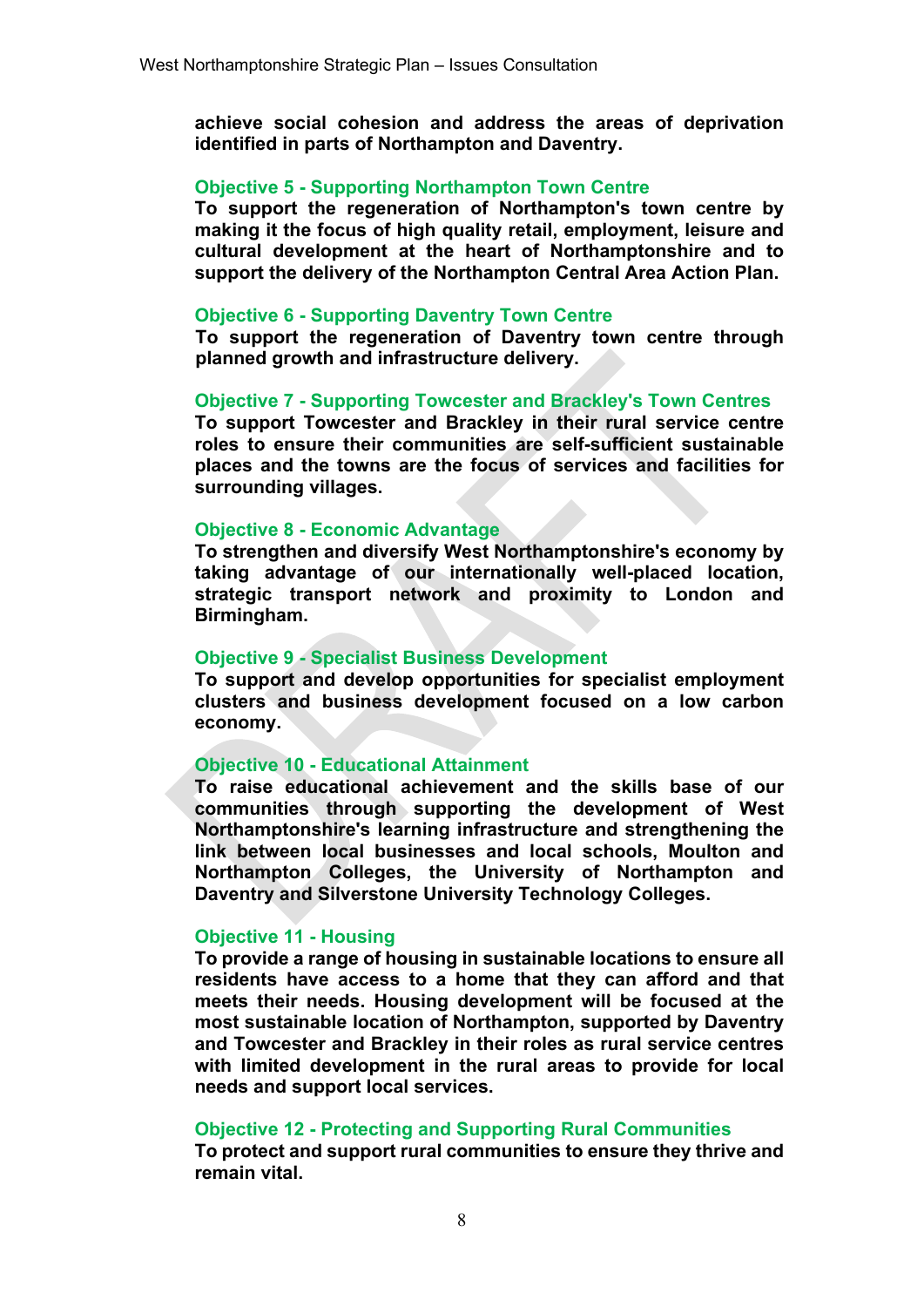## **Objective 13 - Rural Diversification and Employment**

**To support rural diversification and rural employment opportunities, in particular those related to agriculture, horticulture and forestry.**

### **Objective 14 - Green Infrastructure**

**To protect natural species present in West Northamptonshire and enhance the existing strategic green infrastructure network, including biodiversity corridors, by incorporating and designing these into Sustainable Urban Extensions (SUEs) at Northampton, Daventry, Towcester and Brackley.**

## **Objective 15 - High Quality Design**

**To achieve high quality design in both rural and urban areas that takes account of local character and heritage and provides a safe, healthy and attractive place for residents, visitors and businesses.**

### **Objective 16 - Heritage**

**To conserve and where possible enhance, through carefully managed change, the heritage assets and their settings of West Northamptonshire, and to recognise their role in providing a sense of place and local distinctiveness.**

It is recognised that some updating of these objectives is required, for example Objective 5 refers to the Northampton Central Area Action Plan which will be replaced by the Northampton Local Plan Part 2. Likewise Objective 10 refers to Daventry University Technical College which is now closed.

#### **Consultation Question:**

4. Are the above spatial objectives still the most appropriate ones for guiding development and growth in West Northamptonshire? What changes or other objectives would you like to see?

#### **What time period should the Plan cover?**

The National Planning Policy Framework (NPPF) expects Local Plans to have a time-horizon of at least 15 years post adoption, whilst the Government's aspirations for the Arc are looking up to 2050. Whilst 2050 is a suitable time horizon for a vision, those aspects of the plan which need to be evidence based such as housing and jobs numbers are better suited to a shorter time horizon of say up to 2041. An appropriate plan period would therefore by 2019-2041. There may however be benefits in taking a longer term strategic approach by extending the plan-period up to 2050 in line with the aspirations for the Arc.

#### **Consultation Question:**

5. Is a plan-period of 2019-2041 appropriate or should it be extended up to 2050 to match the Government's aspirations for the Arc?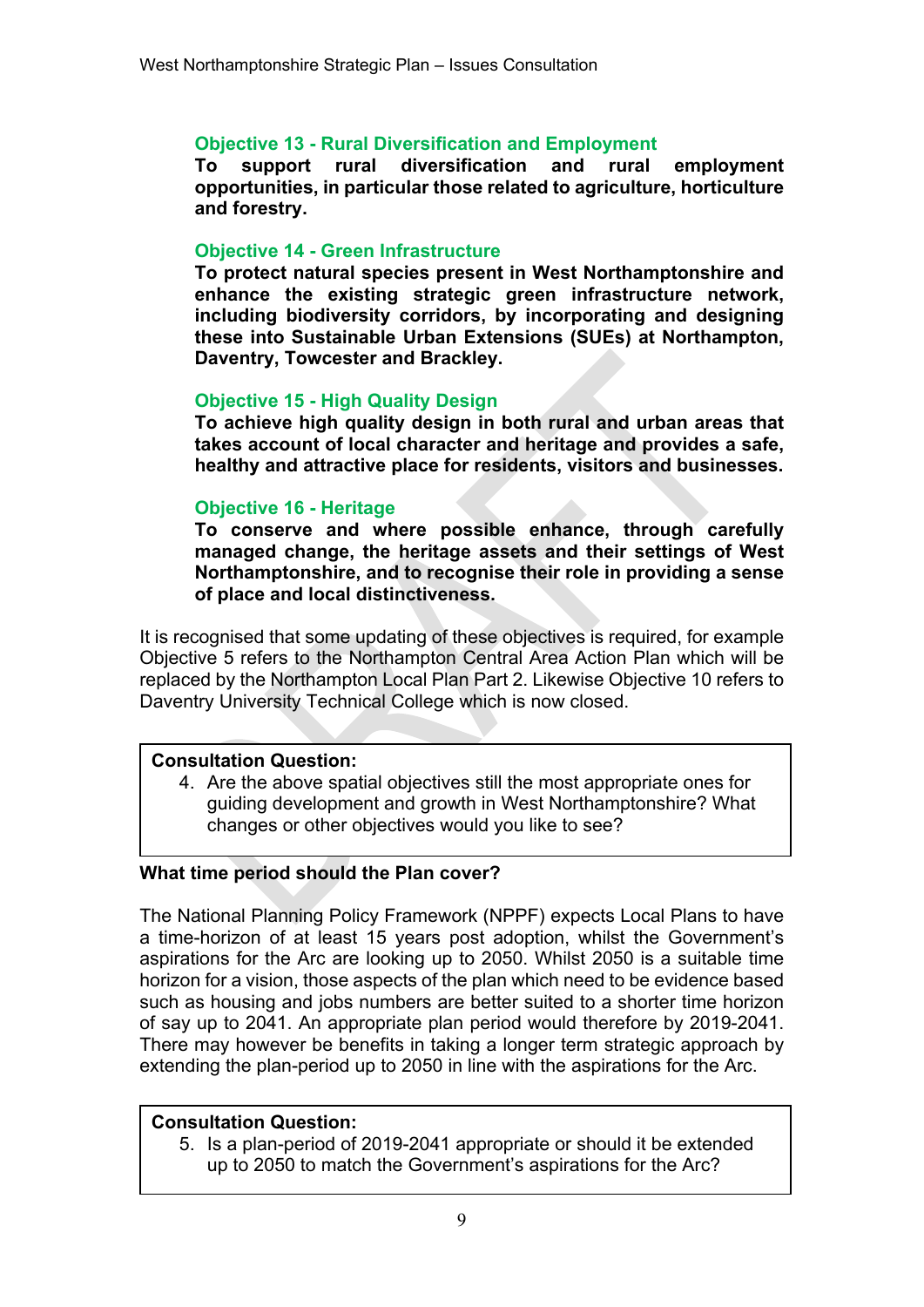## **Place-making and Sustainable Communities**

To meet Local Housing Needs West Northamptonshire will need to plan for a minimum of around 49,000 homes between 2019 and 2041. This figure would be about 69,000 if the new plan ran until 2050. Some of this housing is already planned for in the existing JCS and emerging Local Plans. However the West Northamptonshire Strategic Plan will need to identify further strategic locations for development of housing as well as employment to 2041.

The Plan will also set out a vision to 2050, which provides an opportunity to set out the principles to create thriving communities throughout West Northamptonshire in the long term. A key challenge or this Plan is to create places where existing and future residents want to live now and can do so sustainably into the future.

This Strategic Plan will help shape places where health and wellbeing is considered in every element of development and where inequalities in health and wellbeing are reduced. Apart from the obvious benefits to people's wellbeing, this should also assist with reducing demands on the local NHS and social care services.

The Office of National Statistics collects data on people's self-assessed levels of life satisfaction, worth, happiness and anxiety<sup>2</sup>. In 2017/18 West Northamptonshire scored overall slightly better when compared to the England average in terms of personal well-being and slightly lower when compared to the wider East Midlands sub region.

In terms of health there are varying inequalities across West Northamptonshire.

- The life expectancy across West Northamptonshire shows that residents in Northampton have a lower than average life expectancy, and Daventry and South Northamptonshire have either similar or better life expectancies when compared to England averages.
- Across West Northamptonshire physical activity of adults is similar compared to adults in England. However, the rates of adult obesity are worse in Northampton compared to Daventry and South Northamptonshire who have similar rates of adult obesity compared with England as a whole.
- The picture is similar for childhood obesity within year 6 children in Northampton with obesity being worse when compared with neighbouring districts and the rest of England.

## **Key Principles for Place-Making and Sustainable Communities**

 Housing will be expected to be located in sustainable locations to encourage people to use active travel modes such walking and cycling as a 1<sup>st</sup> choice wherever possible as well as have access to good public

<sup>2</sup> <https://www.ons.gov.uk/peoplepopulationandcommunity/wellbeing/datasets/headlineestimatesofpersonalwellbeing>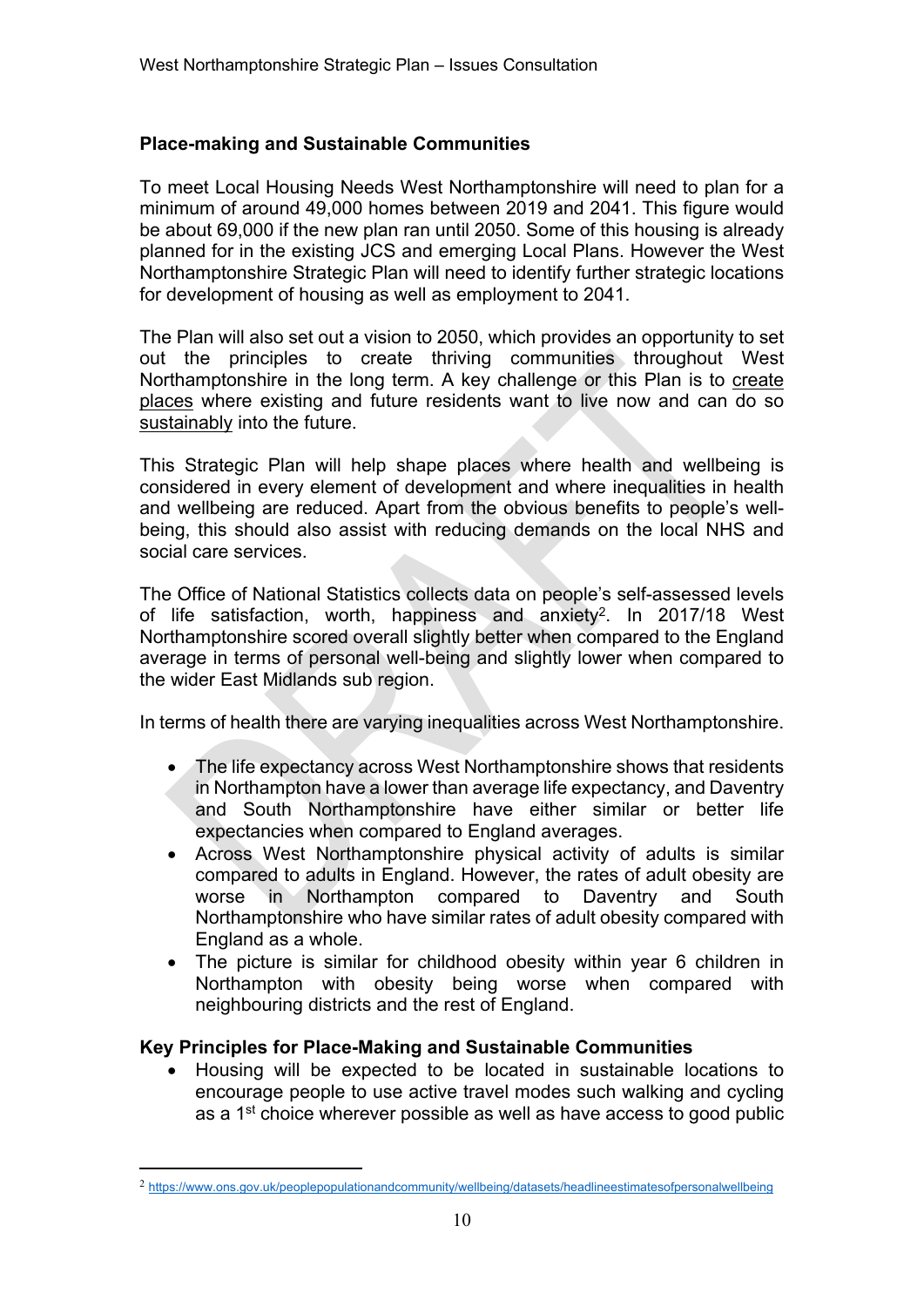transport links to key destinations including employment, schools, retail and other services.

- Transport and land use will be integrated in new developments to create legible, accessible and connected routes from the outset and/or improve existing links to encourage more journeys on foot, bike or public transport.
- Development proposals will support strong, vibrant and healthy communities where people feel safe, healthy, socially connected and proud of where they live.
- New development will respect and make use of the natural and historic character of West Northamptonshire and ensure that that all residents and visitors can benefit from the advantages these characteristics offers.
- New development will demonstrate a high standard and diversity of design which is appropriate to their location. These will be inclusive enabling accessibility and independence helping to reduce inequalities.
- Development should be fit for the future and incorporate resilience to climate change as well as allowing flexibility to adapt to new smart technology such as that emerging for independent living.

## **Consultation Questions:**

- 6. Do you feel that the key principles identified will create sustainable communities?
- 7. Are there any other place making principles that need to be considered?

# **Natural and Built Environment**

West Northamptonshire is an area of distinct landscape contrasts. The urban centre of Northampton in the east contrasts strongly with a large rural hinterland in the rest of the Plan area, which is punctuated by Daventry as a sub-regional centre, the smaller market towns of Towcester and Brackley and numerous picturesque villages. Outside the towns the rural landscapes are unified by recurring landscape elements and features including hedgerows, historic houses, designed parklands, woodland, water bodies, waterways and agricultural land.

The area contains a significant range of natural and built assets including biodiversity habitats, sites, green infrastructure networks, archaeology and other heritage assets. Many of these are important at an international or national level and are protected through legislation or formal designation, whilst others are more locally important and need protecting through local plans.

This section of the document seeks to build an understanding of the broad natural and historic environment issues that affect the wider area.

**Landscape character** - West Northamptonshire's landscape is influenced by the unique combination of natural and man-made features found in the area, for example the underlying geology, biodiversity, agricultural landscapes, buildings, structures and transport connections. A Landscape Character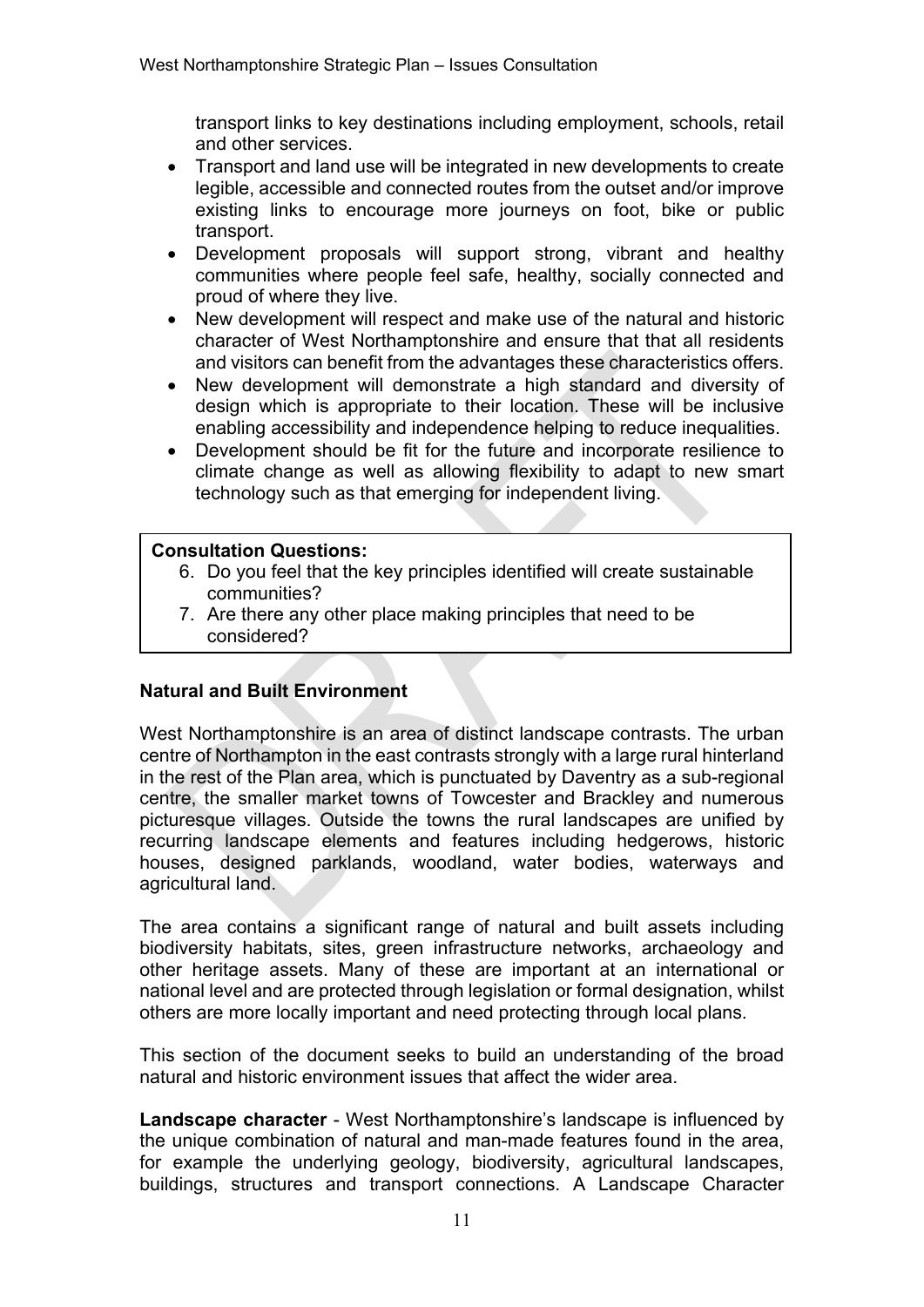Assessment which was undertaken in 2008 for the county and informed the JCS is still relevant. More detailed work has been done to support the emerging Part 2 Local Plans which will also provide useful evidence for the WNSP. <sup>3</sup>

The urban landscape of Northampton derives from its geography and historic development, resulting in a predominantly urban area containing a strong network of green and blue infrastructure, historic parks, amenity greenspace and natural and semi natural landscapes including nature reserves, river and canal corridors.

As predominantly rural districts, Daventry and South Northamptonshire both contained a longstanding Special Landscape Area (SLA) designation and in order to support a continuation of the designation in their Part 2 Plans, detailed studies were undertaken in both districts. The proposed areas of SLA represent "valued landscapes" as set out in the NPPF and are areas that demonstrate particularly special qualities that lift them out of the ordinary. Providing the SLAs are accepted by the inspectors of the respective examinations it is proposed to carry the designation through to the WNSP.

Parts of the existing SLAs are of particularly high landscape quality and may justify potential designation as an Area of Outstanding Natural Beauty (AONB). Initial discussions are taking place with Natural England and adjoining local authorities to see if AONB designation would be feasible.

**Biodiversity -** Increasing pressures are being placed on natural habitats, occurring as a result of new development, the wider impacts of climate change and shared water resources and the introduction of non-native species. Across West Northamptonshire there are a range of sites which are designated for their biodiversity or geodiversity value. Some are recognised as being of importance at an international on national level, e.g. Special Protection Areas (SPA) and Sites of Special Scientific Interest (SSSI), while others are valued as being of more local significance e.g. Local Geological Sites (LGeS) and protected road verges. Some designations receive statutory protection (under specific existing legislation) whilst other sites particularly those designated at a local level receive less protection e.g. Local Wildlife Sites, potential wildlife sites and pocket parks. Within the plan area there are a number of designations ranging from International to National, Regional and Local level.

<sup>3</sup> [Northamptonshire](http://www.rnrpenvironmentalcharacter.org.uk/data/4.1%20CLCA.pdf) Landscape Character Assessment (2008); Daventry [Landscape](https://www.daventrydc.gov.uk/living/planning-policy/part-2-local-plan/evidence-base/) Character [Assessment](https://www.daventrydc.gov.uk/living/planning-policy/part-2-local-plan/evidence-base/) (May 2017); and A Review of Special Landscape Areas in South [Northamptonshire](https://www.southnorthants.gov.uk/downloads/download/485/landscape-evidence) (June [2017\)](https://www.southnorthants.gov.uk/downloads/download/485/landscape-evidence)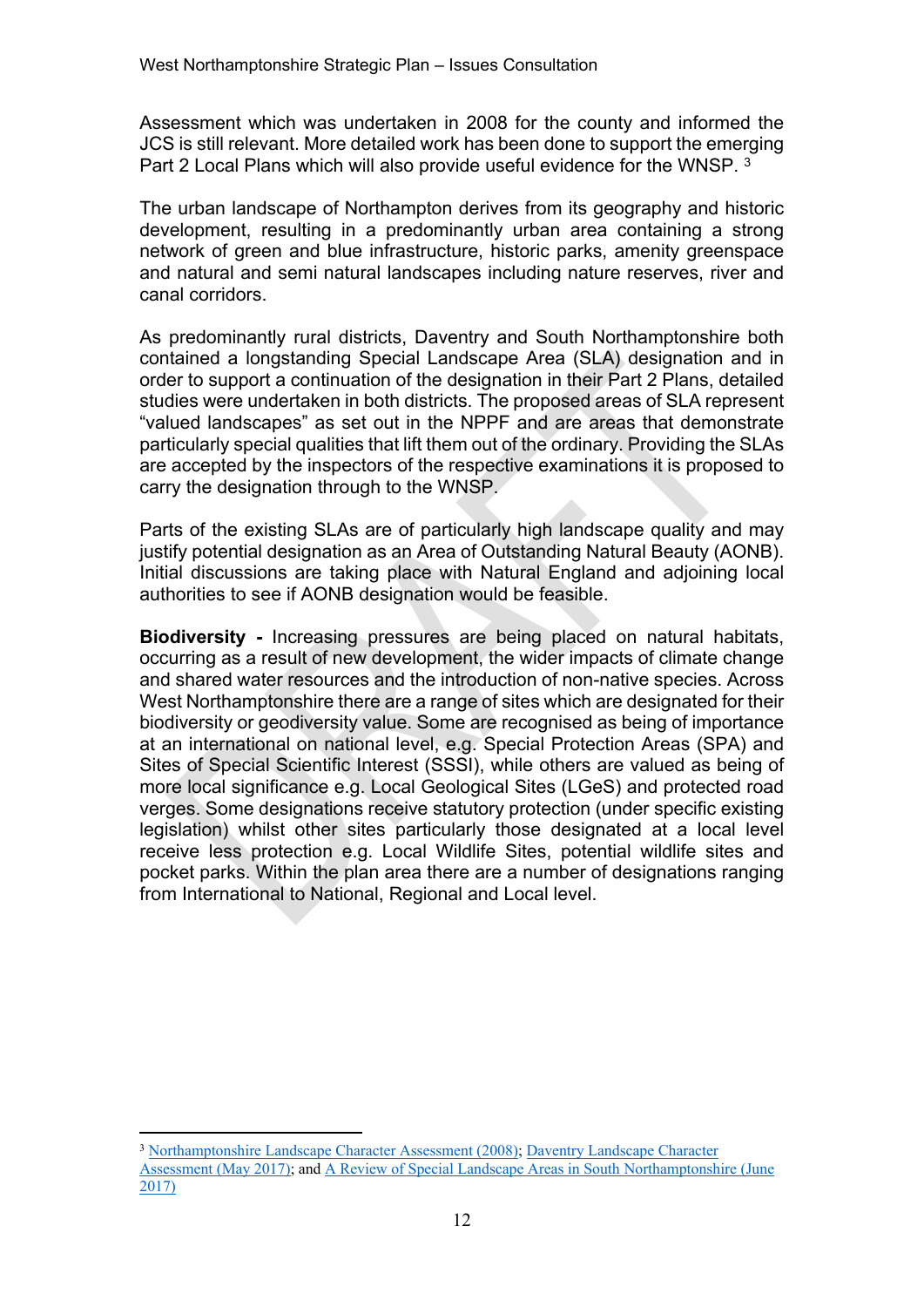**Biodiversity offsetting and net gain –** The NPPF indicates that planning policies should minimise impacts on and provide net gains for biodiversity. Biodiversity offsetting is a system used predominantly by planning authorities and developers to fully compensate for biodiversity impacts associated with economic development, through the planning process. In some circumstances, biodiversity offsets are designed to result in an overall biodiversity gain. Offsetting is generally considered the final stage in a mitigation hierarchy, whereby predicted biodiversity impacts must first be avoided, minimised and reversed by developers, before any remaining impacts are offset. The mitigation hierarchy serves to meet the environmental policy principle of "No Net Loss" of biodiversity alongside development.

Biodiversity net gain is an approach which aims to leave the natural environment in a measurably better state than beforehand; for instance a species poor grassland or agricultural land is replaced by a species-rich specific type of grassland/meadow and protective hedges that functions at the same time as part of a local GI system at the same site.

**Green infrastructure-** Green Infrastructure (GI) is a network comprising the broadest range of multi-functional green spaces, their connections and other environmental features including but not limited to parks, private green spaces, woodlands, wetlands, open and running water, wastelands and disturbed grounds, rivers and canals and their banks, roads and rail corridors, public rights of way, allotments, cemeteries and churchyards<sup>4</sup>. GI is an asset that enables the environment to support and maintain ecological processes whilst sustaining land, air and water resources and is important within and beyond urban areas.

The JCS defines the sub-regional and local green infrastructure corridors in West Northamptonshire. The sub-regional green infrastructure corridors are the corridors that provide the link between the major areas of population within Northamptonshire and beyond into neighbouring counties. The function of these corridors is to connect areas of natural heritage, green space, biodiversity or other environmental interest. Local green infrastructure corridors provide links between the sub-regional corridors. It is expected that the WNSP will need to review the extent and function of these GI corridors.

**Climate change resilience –** The planning system has a key role to play in supporting the transition to a low carbon future and in mitigating the impacts of climate change. The WNSP can help to shape places which support reductions in greenhouse gas emissions, minimise vulnerability and improve resilience, encourage the reuse of existing resources and support renewable and low carbon energy. Climate change resilience is likely to be a key cross-cutting theme that runs through the Plan's strategy and policies.

<sup>4</sup> see: <http://publications.naturalengland.org.uk/publication/35033>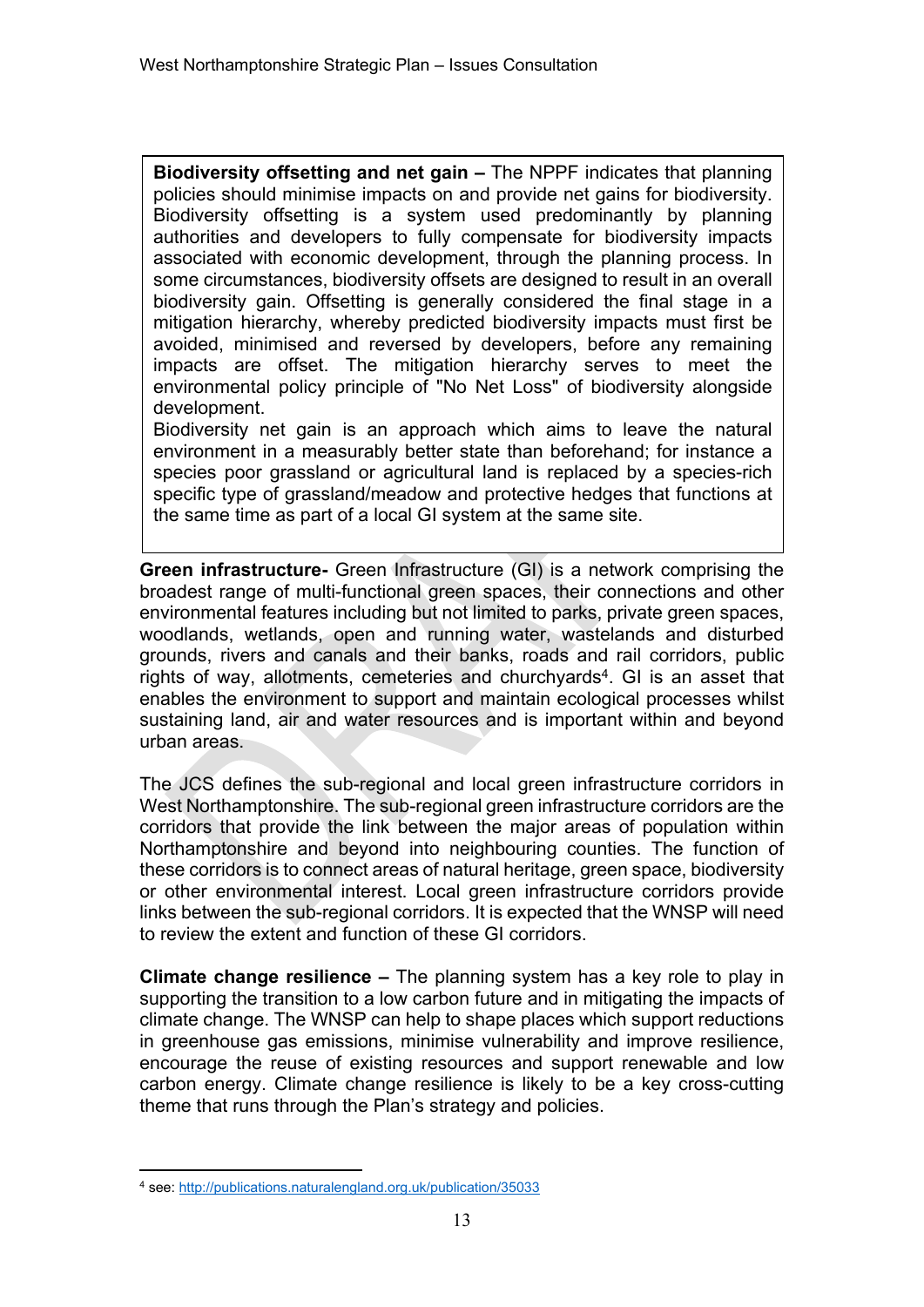**Flood risk and the water cycle -** Flood risk and water quality are significant concerns for West Northamptonshire. The area's rivers and their tributaries as well as the canal network and reservoirs are prominent features of the landscape and important to wider biodiversity and leisure networks. Yet due to these water bodies and historic patterns of development there are a number of areas which are at risk of flooding. In addition to fluvial flooding there is also an increased risk of surface water flooding following periods of heavy rainfall, more intense storms and/ or where wastewater drainage is ineffective. The impact of development on water quality and the need to maintain adequate supplies of water are likely to become increasingly significant issues.

The existing JCS and the emerging Part 2 Local Plans have been informed by extensive evidence including Strategic Flood Risk Assessments and the Water Cycle Strategy. It is expected that this evidence will need to be updated to inform the WNSP.

**Historic environment -**The historic environment of the plan area is one of its most valued assets and there is a positive relationship between heritage, health and wellbeing, civic pride and community cohesion. Heritage also delivers significant economic benefits as a driver for tourism and many of the historic houses and parklands in the plan area are significant tourist destinations. The canal network comprising the Grand Union and Oxford Canals, is both a heritage asset and major leisure attraction in the area. Heritage assets include buildings and structures, parks and gardens, battlefields and archaeological remains.

Heritage assets can be designated or non-designated. Designated assets are designated under statute and some such as listed buildings, conservation areas and scheduled monuments benefit from statutory protection and require specific statutory duties to be exercised or tests to be applied when assessing the impact of a development on them. They may also be subject to a separate heritage consent regime. Other designated assets such as registered battlefields and historic parks and gardens do not have statutory protection although they are a material planning consideration. Across West Northamptonshire there are more than 100 conservation areas, in excess of 1800 listed buildings and around 100 scheduled monuments.

Many other assets make the area distinctive but because they are not designated, they are at risk of change or loss. Non-designated heritage assets are identified by the local planning authority and all three authorities are in the process of compiling a 'local list' of non-designated assets, which means that despite not having the same level of protection, their significance will be considered in planning decisions.

Each of the Part 2 Plans contain policies that deal with both designated and non-designated assets, therefore the WNSP needs to focus on strategic heritage issues.

## **Key Principles for the Natural and Built Environment**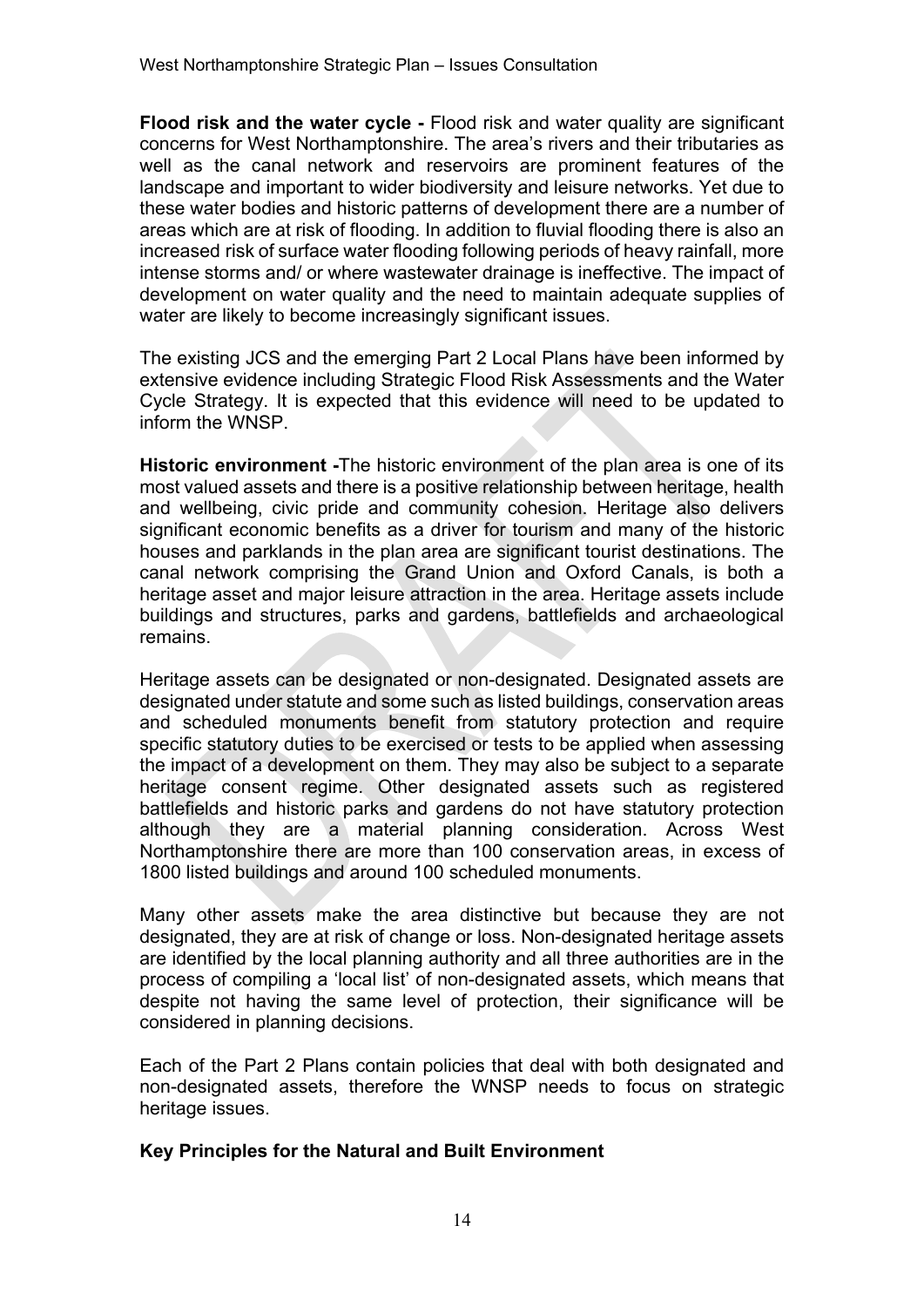- Landscape character and valued landscapes should be fully considered in assessing proposals for growth to ensure that the character and quality of landscapes is protected and where possible enhanced.
- Development should maintain or enhance existing designated sites and assets which support biodiversity with the objective of delivering overall net gains for biodiversity.
- Green Infrastructure Networks should be conserved, managed and enhanced. Development proposals should seek to incorporate existing GI corridors and where possible create new corridors.
- Climate change resilience will be a cross-cutting theme that is 'built in' to the plan's policies and proposals.
- New development will be located and designed to minimise the risk of flooding, protect water quality and maximise water efficiency.
- The historic environment and heritage assets should be preserved, and where possible enhanced in recognition of their role in providing a sense of place and local distinctiveness.

## **Consultation Questions:**

- 8. Have we identified the right key principles to conserve and enhance the built and natural environment?
- 9. Are there any built and natural environment issues that we have missed?

## **Housing**

Ensuring the right number and type of houses are delivered across West Northamptonshire are clearly important issues for the West Northamptonshire Strategic Plan to address.

**How much Housing Do We Need To Plan For? -** To establish how much housing we need to plan for a number of components need to be looked at, specifically future local housing need, any uplift for contingencies, a further uplift to deliver the aspirations of the Arc and the need to provide for any un-met need from Neighbouring authorities, and also factoring in any existing supply. These are discussed in turn below.

## *Local Housing Need*

In terms of the overall scale of housing growth that the plan needs to provide for, the 2019 NPPF identifies that to determine the minimum number of homes needed, strategic policies should be informed by a local housing needs assessment, conducted using the standard method in national planning guidance-unless exceptional circumstances justify an alternative approach. The table below shows the Local Housing Needs (LHN) figures for each LPA in West Northamptonshire (using the 2014 based household projections) and shows that an annualised requirement of 2,201 dwellings. This is lower than the current JCS requirement which, if calculated on an annualised basis, is 2,324 dwellings. It is intended that the LHN figure would replace the JCS trajectory figures from the base date of this plan  $-$  i.e. they would be introduced from 2019.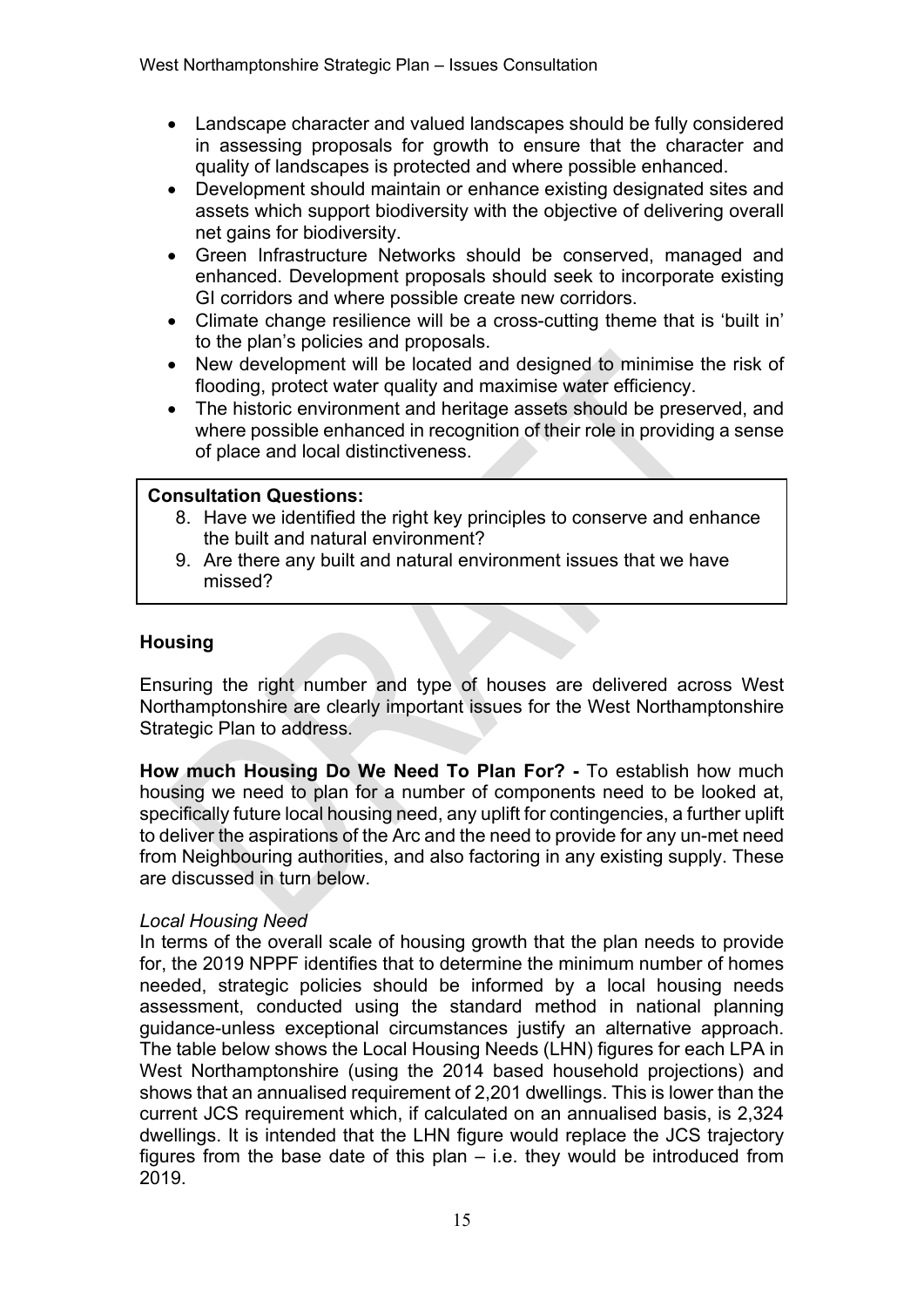|                     | <b>JCS Housing</b> | Housing<br>Local | Housing<br>Local            |
|---------------------|--------------------|------------------|-----------------------------|
|                     | Requirement        | Need per Annum   | <b>Need</b><br>plan<br>over |
|                     | (Annualised)       |                  | period 2019 - 2041          |
| Northampton<br>(inc | 1582               | 1333             | 29326                       |
| NRDA)               |                    |                  |                             |
| Daventry            | 388                | 372              | 8184                        |
| South               | 351                | 516              | 11352                       |
| Northamptonshire    |                    |                  |                             |
| West                | 2321               | 2221             | 48862                       |
| Northamptonshire    |                    |                  |                             |

## **Table 2 Local Housing Need for Plan Period**

The methodology suggests that LHN is suitable for projections over a ten year period, however this plan will look to 2041, a 22 year period from the base date of April 2019. One issue is to explore if there is any reason, why the household formation rate would vary to any extent beyond the first ten years and what review mechanisms the plan might need to include to respond to any changes.

As the table above shows, the LHN figure to 2041 is **48,862** dwellings across West Northamptonshire

## *Uplift For contingencies*

The LHN figure provides a minimum starting point in determining the number of homes needed in an area. It important to consider whether an uplift should be applied to the LHN to provide additional flexibility and contingency to account for any delivery issues that may arise. Two potential contingency options are set out below;

- $\bullet$  LHN + 10% 53700 dwellings
- $\bullet$  LHN + 20% 58600 dwellings

In considering the level of uplift, regard has to be had to the detriment that could be caused by high levels of contingencies e.g. the need for significant additional infrastructure, market saturation etc.

## *Oxford-Cambridge Arc*

Government has clear ambitions to promote growth across the Oxford-Cambridge Arc. Practice Guidance suggests that it would be appropriate to plan for housing in excess of the LHN figure where growth strategies for the area exist that are likely to be deliverable, for example where funding is in place to promote and facilitate additional growth. Government's ambitions for the Arc include up to one million high quality new homes by 2050. Achievement of this ambition would require a step change in housing delivery at levels substantially in excess of LHN. The West Northamptonshire partner authorities are in discussions with Government about the potential support that could be available, for example infrastructure funding, to facilitate increased levels of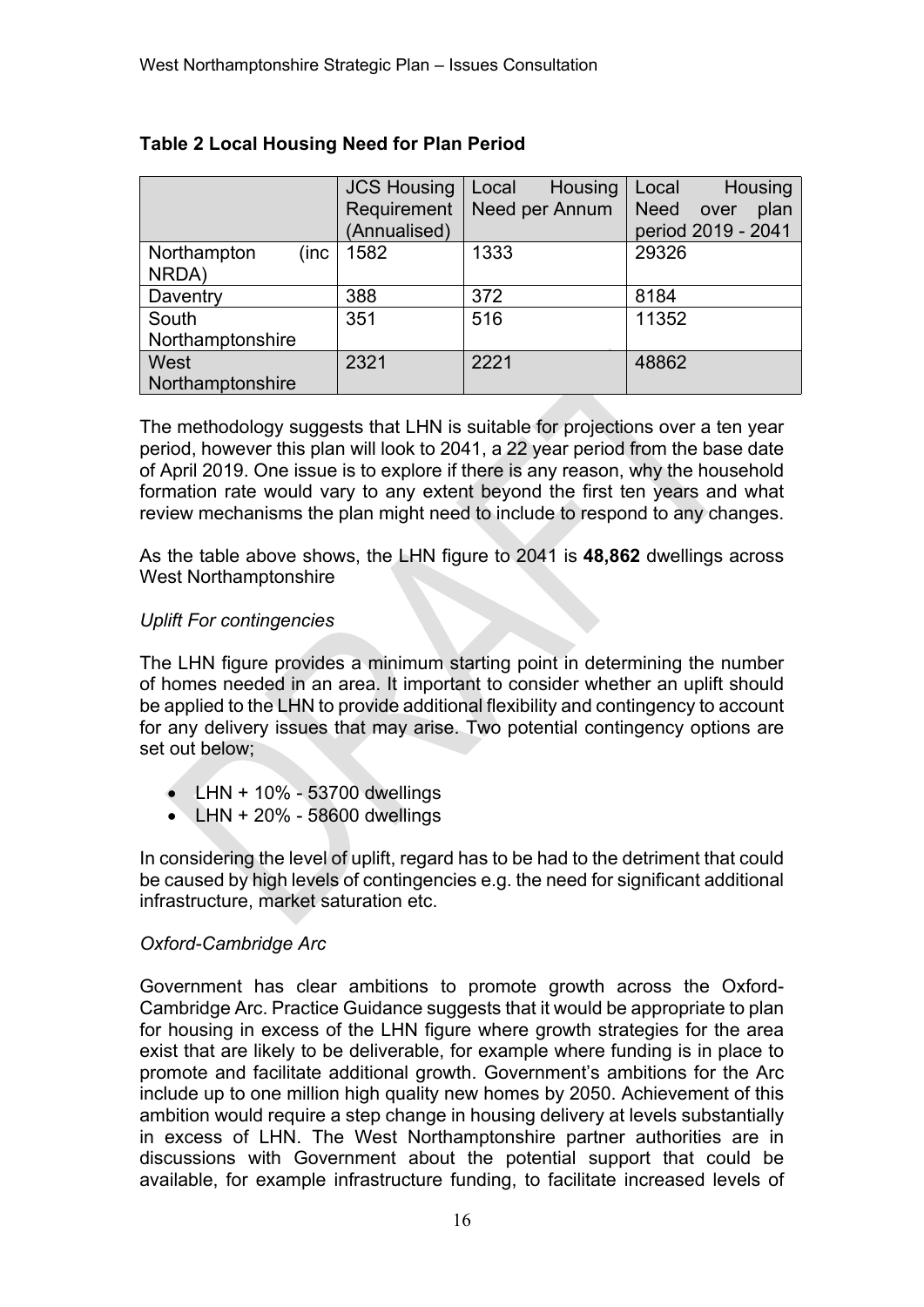growth to match their aspirations for the Arc. A potential Arc-related growth scenario would be to plan for LHN +10% for 2019-29 and then apply a further uplift of 40% to LHN from 2029 to 41.This results in a requirement for 61700 dwellings.

# *Taking into account the existing supply*

To establish what provision the plan needs to make it is important to look at existing housing supply. A housing background paper<sup>5</sup> has been produced that sets out the position for each local authority in more detail in respect of the existing supply however given that this period will run from 2019 to 2041 there is clearly a significant level of provision already anticipated to come forward in the existing JCS, specifically the allocated SUE's and also additional site allocations within the emerging Part 2 Local Plans. Across West Northamptonshire as at 1<sup>st</sup> April 2019 existing supply amounts to about 38500 dwellings.

This supply has been applied to the different scenarios discussed above and summarised in Table 3.

| Scenario                | Approximate<br>Requirement to 2041 | Supply to 2041 | <b>Residual</b><br>Requirement<br>to 2041 |
|-------------------------|------------------------------------|----------------|-------------------------------------------|
| Housing<br>Local        | 48900 dwellings                    | 38500          | 10400                                     |
| <b>Need</b>             |                                    |                |                                           |
| <b>Housing</b><br>Local | 53700 dwellings                    | 38500          | 15200                                     |
| Need $+10%$             |                                    |                |                                           |
| Housing<br>Local        | 58600 dwellings                    | 38500          | 20100                                     |
| Need $+20%$             |                                    |                |                                           |
| Arc-related             | 61700 dwellings                    | 38500          | 23200                                     |
| Growth                  |                                    |                |                                           |

# **Table 3 – New Housing Provision**

In determining the most appropriate level of housing it will be important to factor in the outcomes of further work regarding specific housing needs (including affordable housing) and the relationship with the economy of the area, mindful of the need to try and balance housing and job growth.

Importantly the 5 year housing land supply would be monitored against the LHN figures, either on a plan wide basis or policy area basis. Any uplift would be for contingencies only, and would not be included in the calculation.

In addition the NPPF indicates that any needs that cannot be met within neighbouring areas should be taken into account in establishing the amount of housing to be planned for. The West Northamptonshire councils will work with adjoining authorities to establish if any unmet need should be provided for in

<sup>5</sup> Insert hyperlink to background paper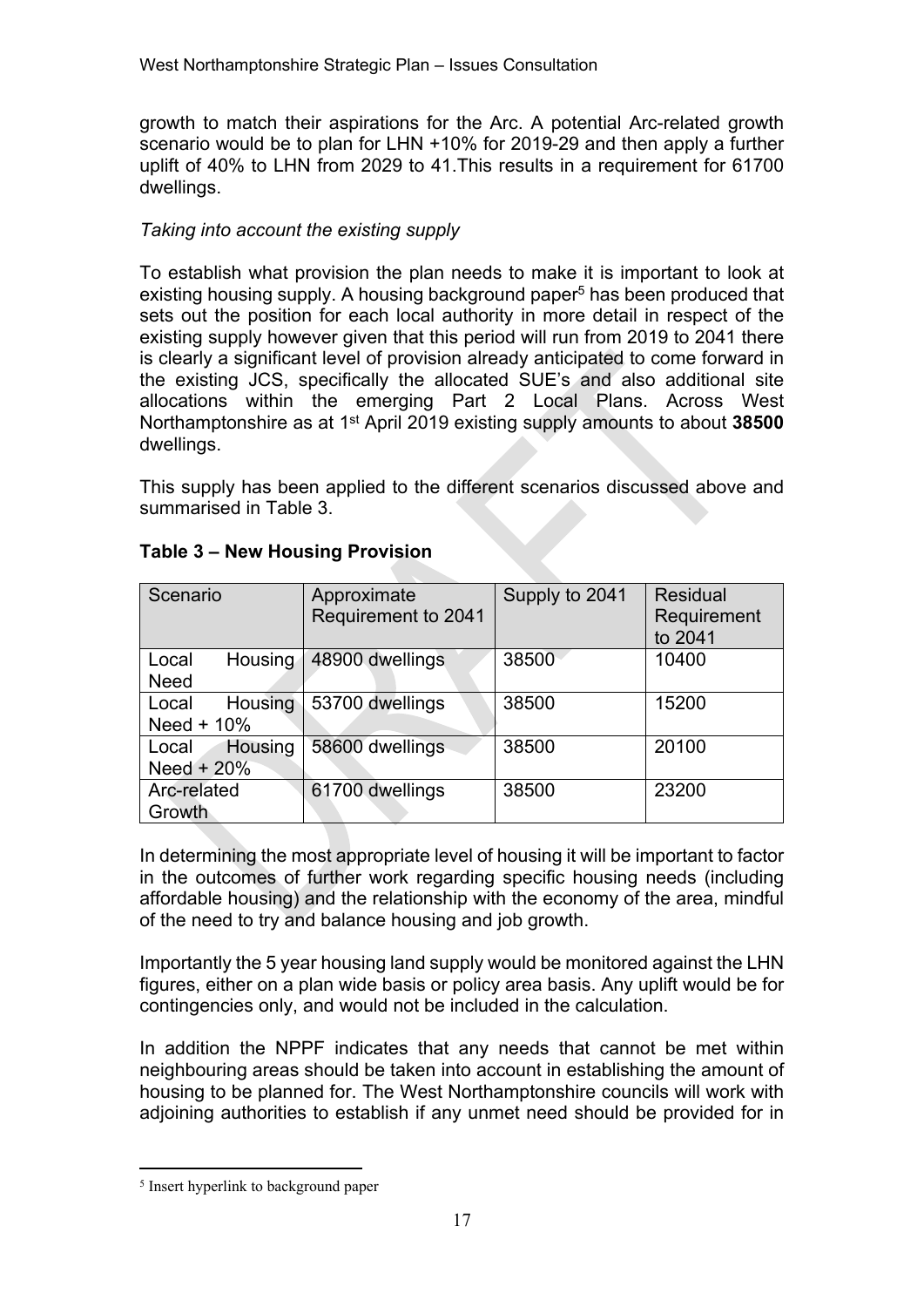this plan although this has not been indicated through the local plans that have either progressed or are currently progressing through the process.

## **Consultation Questions:**

- 10. Is the 1<sup>st</sup> April 2019 an appropriate base date for the housing requirement?
- 11.Having regard to the scenarios presented above what level of housing growth should the plan be seeking to accommodate? If you support a level of housing that differs from LHN please explain how you think that would be justified?
- 12.Would the Government's ambitions for the Oxford-Cambridge Arc justify a level of housing growth significantly in excess of LHN?

**How to diversify the Market? -** A number of the Sustainable Urban Extensions allocated in the JCS have not progressed as quickly as expected. The issue of delivery, particularly on larger sites, is not an issue solely affecting West Northamptonshire but is a nationwide issue. This has been recognised in the Letwin review (October 2018) which identifies a series of possible measures to seek to improve build-out rates, including diversifying the housing offer on strategic sites through different tenures and house types including ensuring sufficient plots for self-build/custom- build housing. This will be an important issue for this plan to address.

## **Consultation Question:**

13.What measures could the plan include to diversify the offer on strategic sites, or otherwise increase the rate of housing delivery?

**What type of housing Do We Need to Plan for? -** Further to establishing overall housing requirements the 2019 NPPF indicates that the size, type and tenure of housing needed for different groups in the community should be assessed and reflected in planning policies and this work will be undertaken to inform the production of this plan. This work has been undertaken for the part 2 local plans<sup>6</sup> and will need to be updated particularly to inform the following;

- The level of affordable housing that needs to be provided for, including what threshold should be applied.
- What specific needs for specialist accommodation are there mindful of the age profile of the area and that existing evidence showing that the increase in people aged 65+ represents 50% of the overall population growth.

<sup>6</sup> West Northamptonshire Joint Planning Unit Housing Market Evidence 2017 available from <http://www.westnorthamptonshirejpu.org/connect.ti/website/view?objectId=2759856>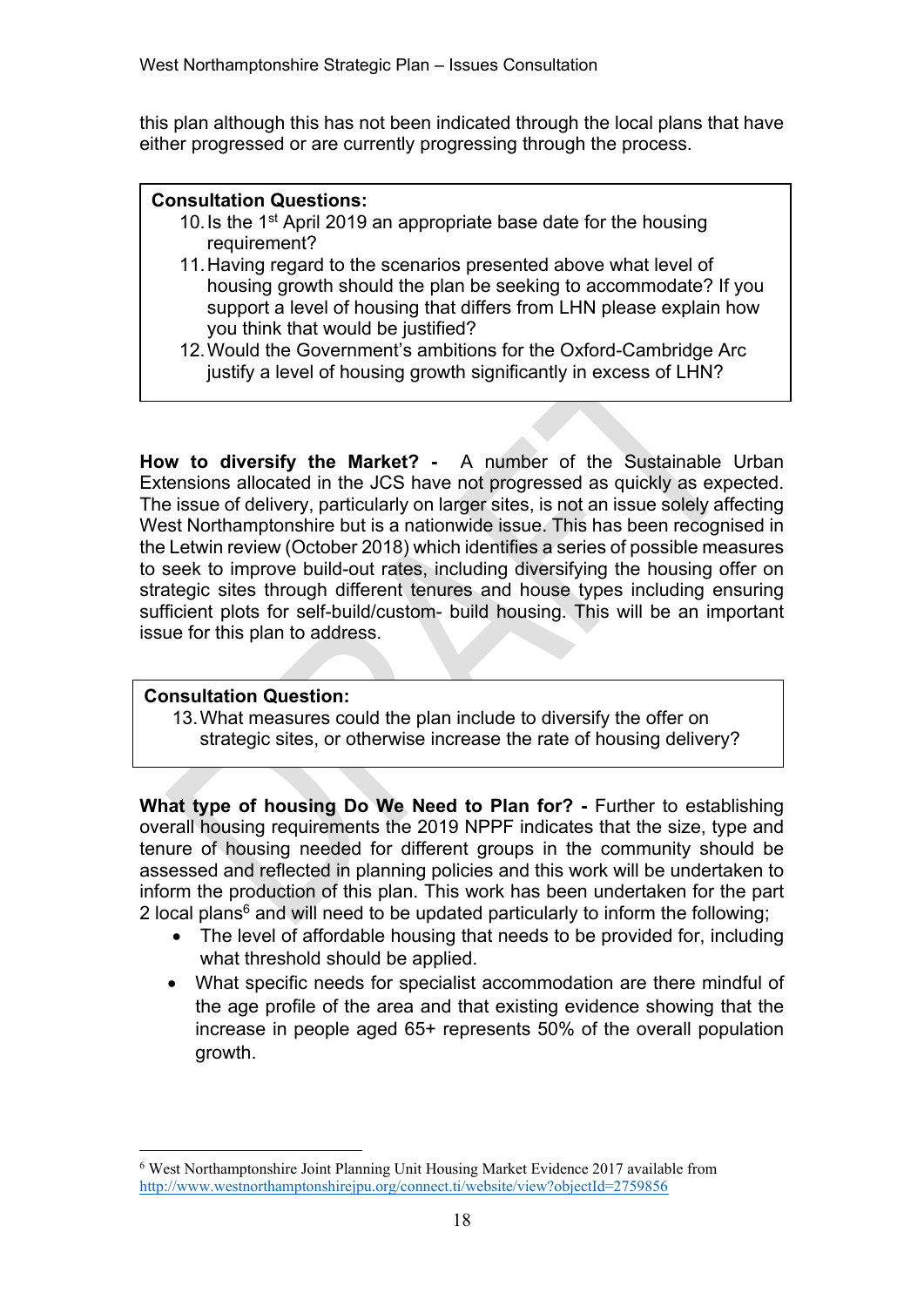Evidence undertaken across West Northamptonshire against the existing OAN indicated a need for an increased proportion of smaller properties (2 and 3 beds).

## **Consultation Question:**

14.Are there any particular types of specialist housing that you feel should be increased in supply, do you have any evidence to support this?

# **How do we ensure the houses are of good quality and fit for purpose? -**

To ensure that West Northamptonshire continues to be an attractive place to live the quality of housing is important. The government acknowledged this through introducing the following optional national standards;

- Accessibility and wheelchair housing standards
- Water efficiency standards
- Internal space standards

The Part 2 local plans are respectively seeking to apply the optional national standards to varying levels and therefore it is not considered that this is an issue for this plan to address. However it will be important to ensure the plan secures high quality design across the area and any evidence undertaken looking at specific housing needs will need to consider how these standards should be apply moving forward.

## **Consultation Question:**

15.Are there any other housing issues the plan needs to address that have not been identified?

## **Economic Growth**

West Northamptonshire is well placed in terms of infrastructure due to its links with a number of major strategic routes including the A43, A34, A5, A14, M40 and M1. It also benefits from a number of existing high profile employers and tourist facilities. The area has particular strengths in logistics centred at the motorway junctions on the M1, food and drink and the visitor economy.

West Northamptonshire falls within the SEMLEP local enterprise area. SEMLEP are preparing a Local Industrial Strategy, which looks at the wider ambitions of the Arc, clusters, logistics hubs of excellence and innovative transport technologies. The WNSP will need to take account of the emerging proposals in the Local Industrial Strategy.

West Northamptonshire's economy has grown in recent years with a large number of jobs being delivered, although the provision of employment floorspace has generally been lower than anticipated in the JCS. Between 2008 and 2017 approximately 19,000 net additional jobs have been created. This jobs growth has occurred across a wide variety of sectors. It is considered that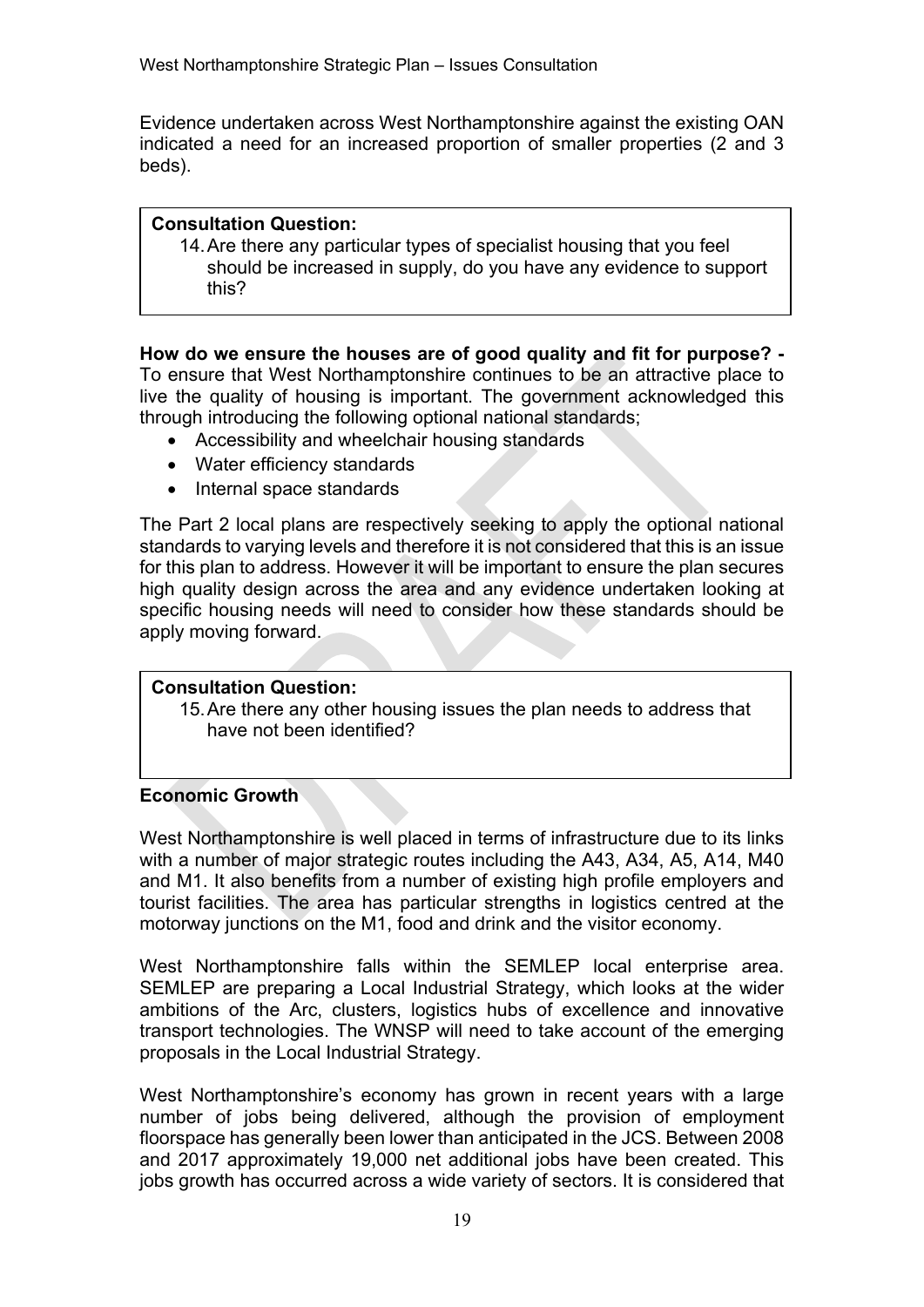the Strategy needs to encourage growth in a planned way which meets the needs of our residents, adds value to the area and supports the key sectors of High Performance Technology, Logistics, Food and Drink and the Visitor Economy.

The WNSP will need to balance the number of jobs in relation to housing and infrastructure provision, as well as regenerating the area, attracting high skilled jobs and supporting existing retail centres. Evidence on economic development needs is being commissioned, and this work will provide an objective assessment of the employment land / floorspace needs over the plan period. It will also consider the number of jobs that need to be created to support the anticipated growth in population.

It is considered that any allocations should be located in sustainable and accessible locations where land permits it, or at existing well serviced facilities.

**Strategic Rail Freight Interchanges:** Central Government are currently considering two major development proposals in South Northamptonshire, for major rail freight infrastructure proposals, known as Rail Central and Northampton Gateway. The sites are located to the west of the M1 close to junctions 15 and 15A. Collectively these proposals could deliver in excess of 1.2 million sqm of warehousing and ancillary floorspace and could generate around 15,000 directly employed jobs. Should one or both of these applications go ahead, they could have a significant impact on the labour force, the capacity of road and rail infrastructure and the demand for housing. The Plan may have to respond to these impacts once the outcome of the application process is known although the sites will be of a scale that would inevitably draw in some workforce from outside of West

A range of spatial options will be considered e.g. focussing development on existing transport hubs, such as rail connections, planned growth areas and corridors, or focussing on existing urban areas.  $\overline{\phantom{a}}$ 

In addition to new employment areas the plan may also consider the role of existing employment areas, where still appropriate, controlling use class changes within these areas. In the urban areas there may be opportunities for more efficient use of land as well as expansion of existing employment hubs may be considered necessary. The plan may consider focusing allocations on existing use classes, or may focus more generally recognising the need to provide flexibility within the classes.

The plan area has a number of existing strategic employment sites such as the Daventry International Rail Freight Terminal, Silverstone Circuit and the Northampton Waterside Enterprise Zone. The importance of sites such as these in supporting the economic success of the area should be recognised in the plan.

The Government's ambitions for the 'Oxford-Cambridge Arc' in 2019, include maximising the economic potential of the area to become an economic asset of international standing. A key issue for the WNSP is whether the plan should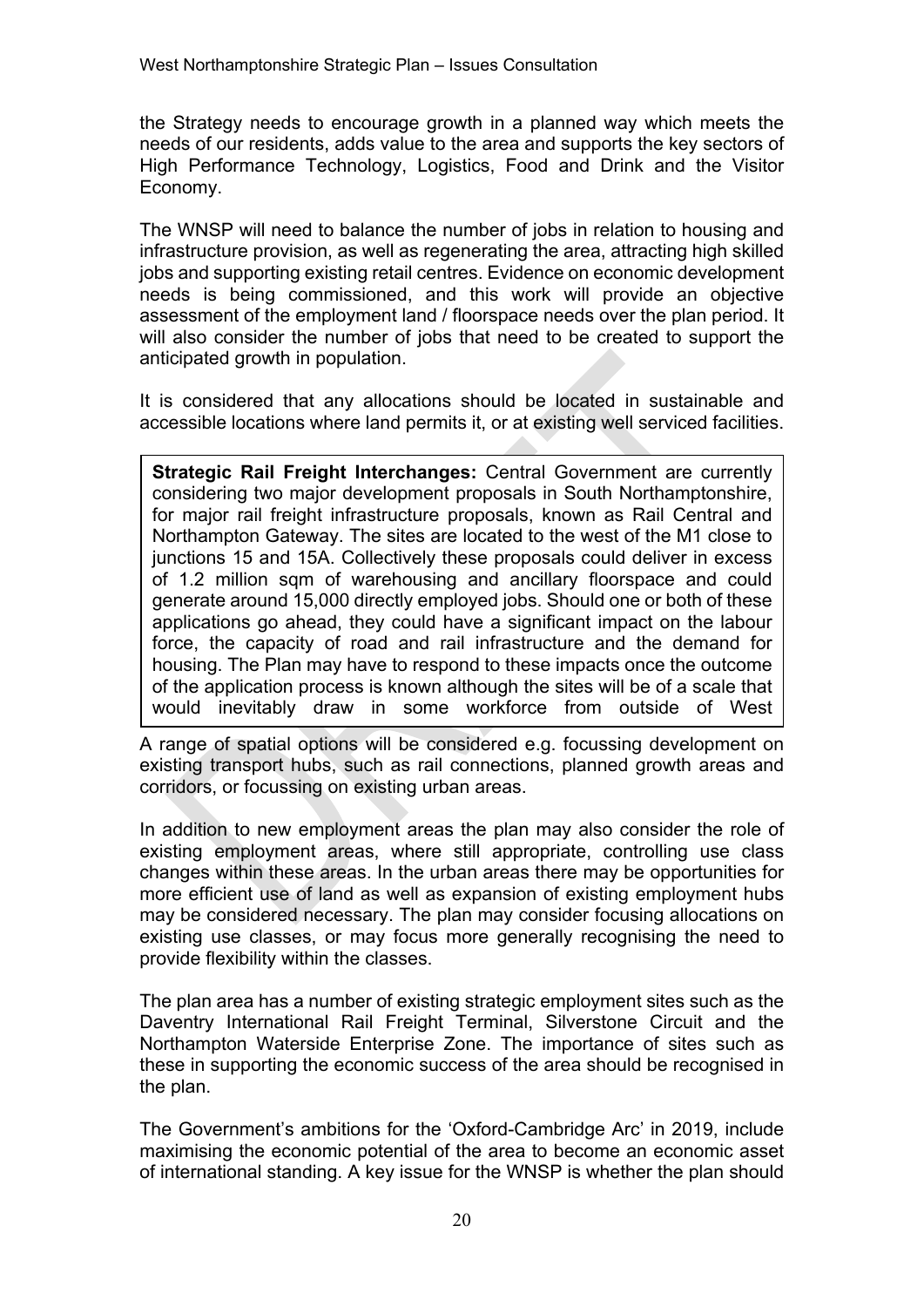promote more economic growth than required to meet local need as a response to the opportunities presented by the Arc.

The visitor economy plays an increasingly important role in the area. There are a range of tourism facilities, such as Silverstone Race Track, the extensive canal network, county parks, historic houses, abbeys and museums. The plan will aim to support expansion and provision of such facilities where appropriate.

**Rural Economy-** The plan area covers over 190 villages and a large number of rural and small scale business, in terms of the rural economy. While part 2 Local Plans will cover more detailed policies on local employment, the WNSP should support diversification of rural businesses and the rural economy to help them to continue to thrive across West Northamptonshire.

## **Consultation Questions:**

- 16. Have we identified the right issues in respect of economic growth or are there important issues that we have missed?
- 17. Should the plan promote higher levels of economic growth in response to the Government's aspirations for the Oxford-Cambridge Arc?

**Retail** - West Northamptonshire consists of a number of town centres including Northampton, Daventry, Towcester and Brackley as well as a number of smaller rural shopping villages and centres. It is considered that the plan should aim to regenerate retail centres and attract jobs to sustainable locations, while being adaptable and pragmatic to changes in the market and progressing trends.

The future of the 'High Street' continues to be a key strand of Government policy and the plan needs to acknowledging the changing role of town centres and the retail economy, by allowing a more flexible and pragmatic approach, supporting a diverse range of uses. While retail is still a major focus for town centres, it is recognised that other uses can complement this offer. It is therefore important to plan for a mix and offer that meets the needs of the area, supports businesses and conserves and enhances the historic character.

Monitoring of the retail policies in the existing JCS indicates that the level of new retail floorspace which has been provided in our town centres is lower than anticipated. Indeed there have been net losses of floorspace in both Northampton and Daventry in recent years. This WNSP may therefore need to take a different and more flexible approach in terms of the role of town centres and the uses they should support.

The evidence base for the WNSP will look at retail floorspace as well as the jobs targets, considering the changes to the market and wider travelling patterns. This work will feed into future documents.

The previous Joint Core Strategy included a sequential approach, which ensured that in Northampton retail development was focused on the primary shopping area, outside of Northampton town centre, preference is centred on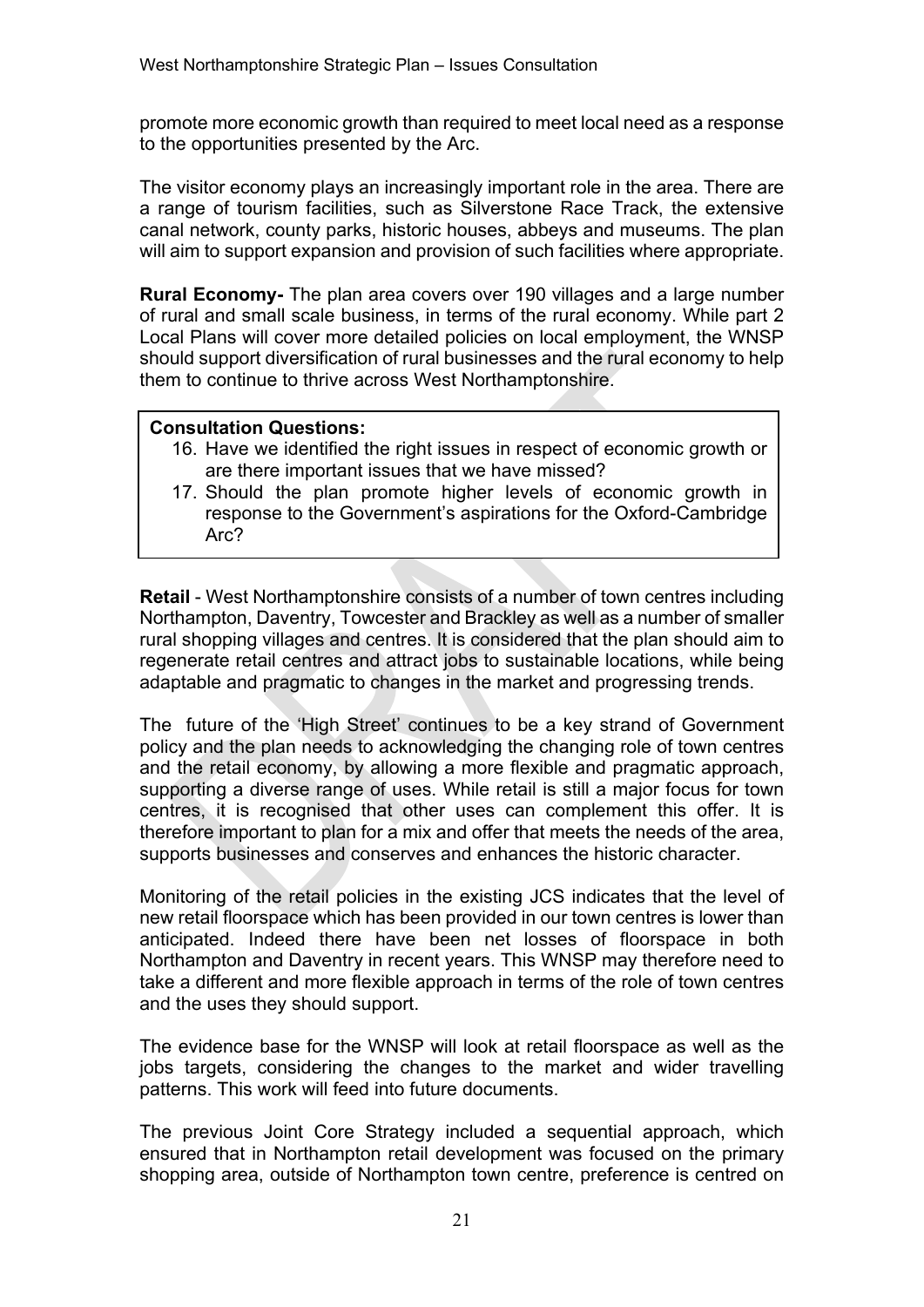well-connected town centre sites first, then to local centres. Should the WNSP strategy take this same approach?

**Northampton:** There have been a number of recent developments which support the vitality of the central area years including the relocation of the University of Northampton to its new Waterside Campus, the development of a new railway station building and the University of Northampton's Innovation Centre. Northampton Borough has recently carried out a retail assessment as part of their Part 2 plan work which recommends revised retail floorspace targets and recommends a more flexible approach to planning to support cultural activities and leisure alongside retail.

Northampton Town Centre is geographically the largest retail centre and is considered as a regional shopping centre. However footfall in the town centre has fallen in recent times and vacancy rates are higher than the national average. The Borough Council have established the Northampton Forward partnership with businesses and stakeholders which aims to revitalise the town centre. Funding is being sought from the government's Future High Street Fund and a consultation on the proposals for the town centre commenced in May. The WNSP will need to consider how the employment offer, retail and accessibility into the town centre can be improved.

**Daventry:** Daventry town is the other large town centre in West Northamptonshire and offers a variety of retail chains and independent shops. It is currently defined as a sub-regional town centre in the WNJCS. The WNSP will consider how Daventry town centre be protected and enhanced through safeguarding the main shopping areas, whilst also providing flexibility to consider appropriate diversification of the current offer and the ability to respond to market trends.

**South Northamptonshire -** The two main retail offers in South Northamptonshire district are Towcester and Brackley towns, which are identified as Rural Service Centres in the current JCS. The area also includes a number of small rural shopping villages and garden centre developments. Promoting retail within these smaller towns, while continuing to improve infrastructure, access and parking remain key challenges for these areas. The WNSP will consider what measures can be taken to improve the performance of these service centres.

## **Consultation Questions:**

- 18. Overall what do you consider our approach should be for retail and town centres?
- 19. How can we make our town centres more successful in the future?

#### **Infrastructure**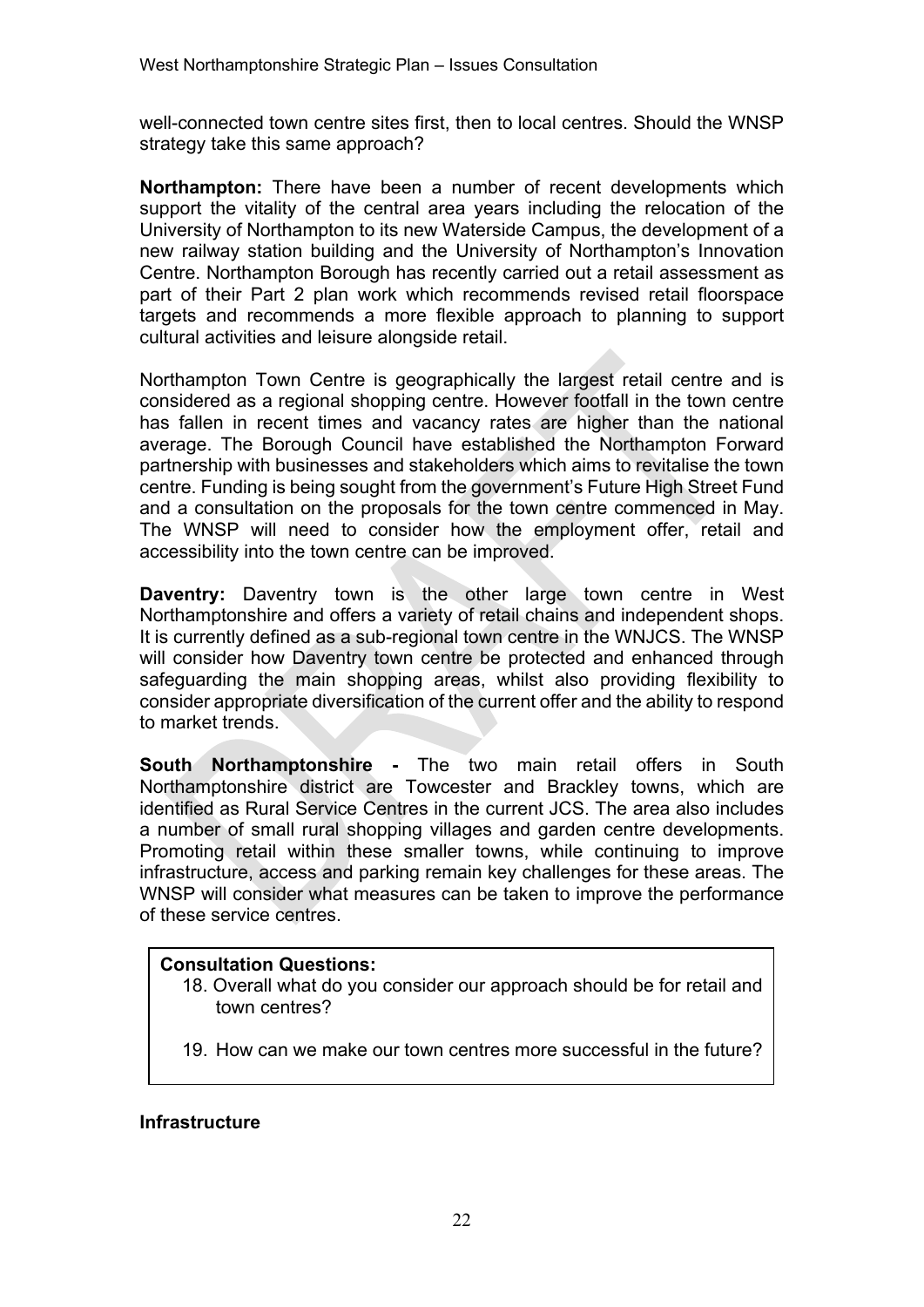**Transport -** West Northamptonshire is well connected to strategic transport infrastructure. The M1 motorway which provides a key strategic north-south corridor directly to the west of Northampton. Other important routes include the A45 and A43. The A45 is the main southerly access from Northampton to the M1 and also connects a number of Northamptonshire's main towns, the A45 is one of the busiest roads in the county. The A43 connects Northampton and other Northamptonshire towns to Oxford and a variety of other destinations.

Northampton is also connected to the West Coast Main Line rail network, which runs from London Euston to the West Midlands. Long Buckby, in Daventry District, has a station on the Northampton loop of the West Coast Main Line. Kings Sutton, in South Northamptonshire, has a station on the Cherwell Valley Line. A significant level of rail freight also passes through the county, with the location of the Daventry International Rail Freight Terminal (DIRFT), located to the North of Daventry.

The growth that is planned in the existing JCS is supported by an Infrastructure Delivery Plan (IDP). The IDP includes a number of key primary infrastructure projects have been identified to support the long term growth of the area.

For **Northampton** these include:

- The Northampton Growth Management Scheme (NGMS), which relates to a series of junction improvements on the A45 from the M1 junction 15 in the west to the Great Billing Interchange in the east.
- The Northampton North-West Relief Road, the first phase to the east of the A428 is expected to be delivered as part of the Kings Heath SUE and the highway authority will deliver the second phase which links to the A5199.
- Sandy Lane Relief Road to the west Northampton, which is expected will be delivered as part of the Norwood Farm / Upton Lodge SUEs.

For **South Northamptonshire** the Towcester Relief Road will support the development of the Towcester South SUE and forms part of the developer's plan. Provision of this road is required infrastructure to allow the development to go ahead and will also provide relief to the A5 through Towcester town centre bringing with it the potential to improve the environment and air quality.

For **Daventry** the Daventry Development Link (DDL), recently opened, provides a single carriageway bypass for Weedon, Flore and Upper Heyford on the A45 between Daventry and Junction 16 of the M1.

[INSERT MAP showing transport schemes]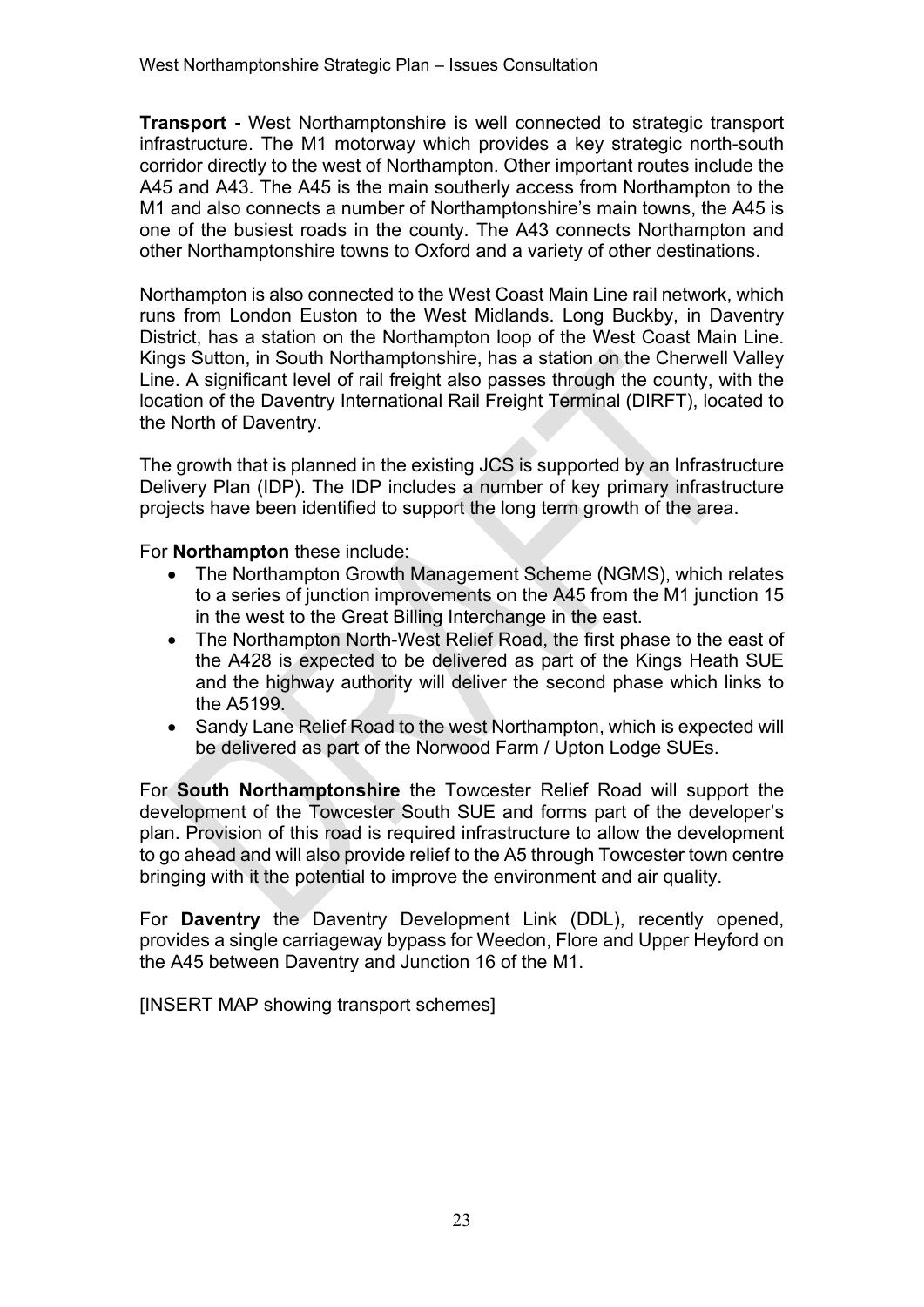**New Strategic Transport Infrastructure –** The assessment of growth options for West Northamptonshire will necessitate the consideration of opportunities to provide new strategic infrastructure connections. Two potential projects are set out below:

**Northampton Northern Orbital –** The County Council have proposed a new road will link the A5199 and Northampton North West Relief Road between Kingsthorpe and Chapel Brampton with the A43 north of Moulton. The new road will also connect with the Moulton Park industrial estate. A final preferred route has not been chosen yet and delivery of the scheme is reliant on funding sources being secured. The Northern Orbital is not included in the existing JCS and the implementation of and funding for the route will in part depend on where development is located in the future.

**North – South Rail -** The re-opening the Market Harborough to Northampton line would provide the potential for a new national corridor. If pursued, this would link the Midland Main Line northwards – thereby including such places as Leicester, Loughborough, Nottingham, Derby and Sheffield – and the West Coast Main Line southwards – thereby including such places as Milton Keynes, Watford and London. Creating a new set of efficient economic and social connections should have significant positive impacts nationally and for West Northamptonshire. The north-south rail scheme would complement proposals for East-West Rail which are a key element of the vision for the Oxford-Cambridge Arc. The route of the former railway is used as a 14 mile walking and cycling route known as the Brampton Valley Way. Compensatory provision would need to be considered if the rail scheme were to be implemented.

## **Consultation Questions:**

- 20. Should the plan consider the potential to deliver the Northampton Northern Orbital and North-South Rail as described above?
- 21. Are there other strategic transport infrastructure options which should be considered?

In order to achieve wider sustainability goals, and to meet the future travel needs of the area, it is recognised that a change in travel behaviour is required. Unsurprisingly given the rural nature of the area and the reliance on regional service centres, evidence from the 2011 Census shows that residents and workers within Daventry, South Northamptonshire and Northampton tend to commute further and have a higher car dependency than the national average. As a result of the high car dependency, public transport usage in terms of travel to work is below the national averages with rail significantly less. Walking and cycling to work are also both lower than the national averages.

Two key projects to support the change in travel behaviour included the replacement of the Northampton Greyfriars Bus Station with a new bus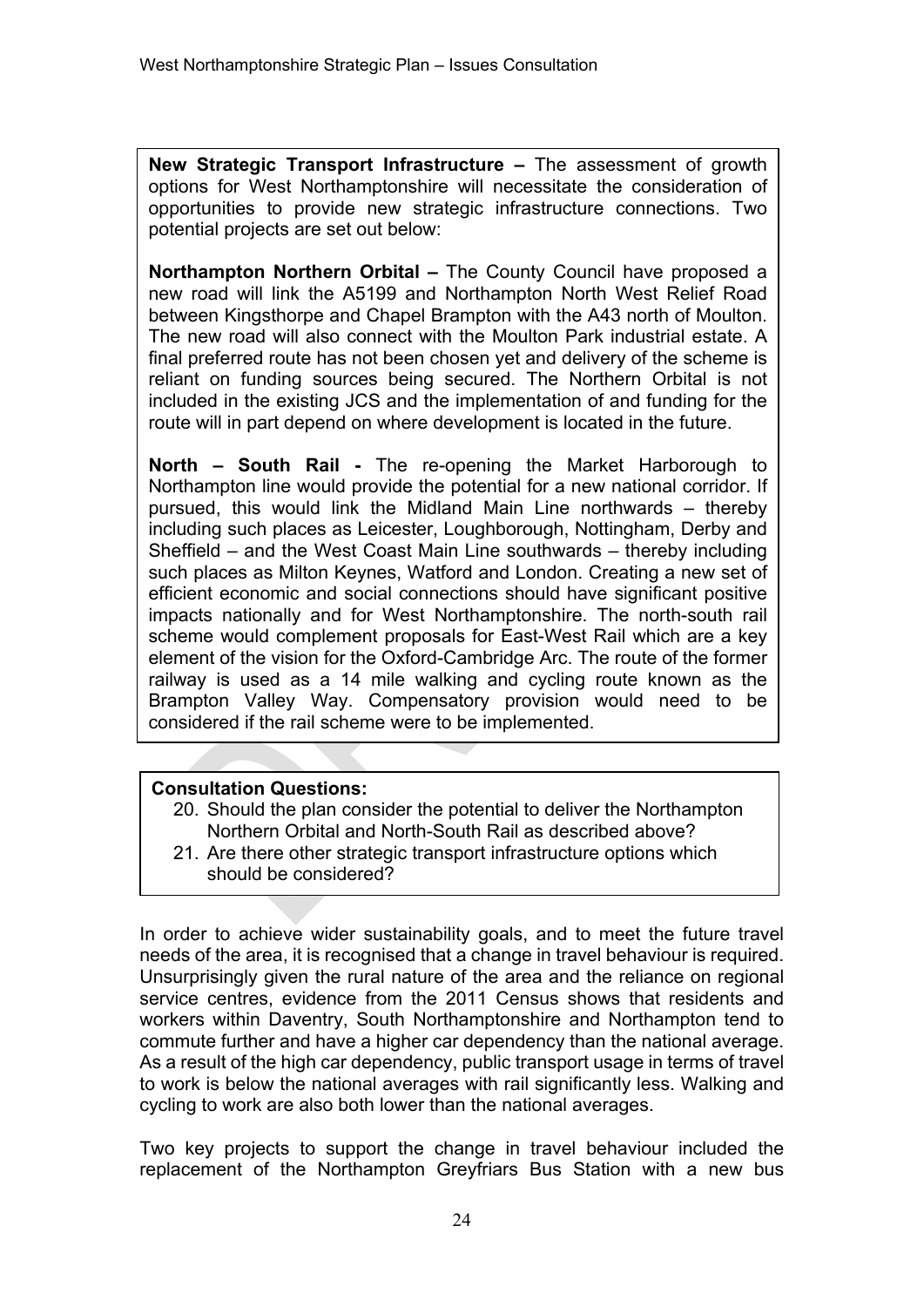interchange and a new railway station for Northampton. The new bus interchange was completed in 2013 and the new Castle Railway Station was opened in January 2015.

Daventry District Council has aspirations to improve the bus station facilities at Daventry to serve the existing and growing population. Details of whether this will be relocation or restructure of the existing site will be the subject of further investigation.

The proportion of cycling in Northamptonshire has historically been low and there is relatively little cycle culture, unlike in cities such as Cambridge, Oxford, York and Bristol. The cycle mode share for journeys to work in Northamptonshire is around 2%, compared to a figure of 8% in Bristol and 28% in Cambridge. The compact nature of the towns and in most cases relatively flat topography, presents significant potential to increase cycling trips within the major towns through addressing key missing links and junction treatment. In addition, there are opportunities, if sufficient funding became available, to develop inter-urban links between the main towns and from smaller outlying settlements.

Cycling and walking have the potential to help reduce health costs and wider economic losses associated with sedentary lifestyles by increasing physical activity, i/e/ prevention rather than cure. Helping to increase the number of walking trips rather than using the motor vehicle increases fitness levels and aids the environment by reducing congestion.

Traffic in our urban centre and areas near busy roads are affecting concentrations of air pollution that can have a significant impact on the health of the general population, with those having underlying health conditions being most at risk. There are two pollutants of greatest concern: nitrogen dioxide (NO2) and particulate matter (PM), which have an adverse effect on health and are mainly a problem because of vehicle exhaust emissions, with diesel exhaust emissions contributing most to the air pollution problem. There are currently 7 Air Quality Management Areas within Northampton, one in Towcester.

Department for Transport (DfT) figures show that over 100,000 plug-in vehicles were registered in the UK by mid-2017 as people are seeing the benefits of lower running costs and environmental benefits. Plug-in vehicles have zero exhaust emission capabilities and represent a significant opportunity for improving air quality. Opportunities to support the switch to electric vehicles will be considered including the provision of charging infrastructure.

In order to create change it is important that key organisations, including the local councils and other public sectors organisations who promote health and environmental improvements, lead by example. Public sector organisations operate fleets of vehicles and are significant employers in the area, generating thousands of business miles each year. These represent significant opportunities for influencing change, both within the public sector, but also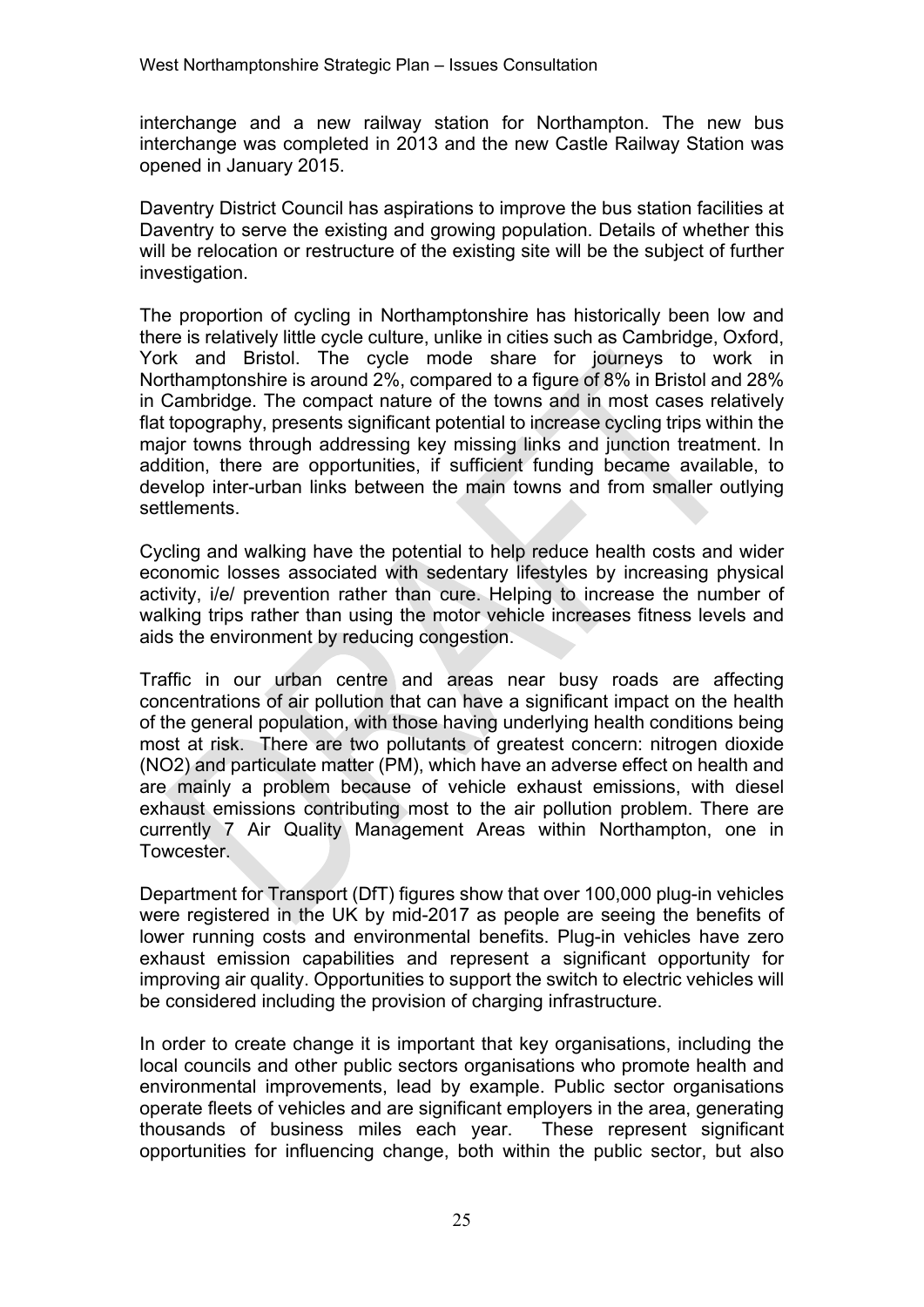beyond, including employees and the many private and voluntary sector organisations who engage with the public sector on a daily basis.

In addition to transport, there are several other types of infrastructure that are critical for growth, including: energy and utilities provision; social infrastructure (including schools, GP surgeries, leisure and community facilities) and mobile and digital infrastructure.

Business and housing growth cannot take place in isolation from the provision of energy and social infrastructure. Improvements in digital infrastructure open up opportunities for growth. The County Council and key partners have embarked on enabling a superfast broadband Northamptonshire initiative that aims to provide everyone in the county with access to improved services.

Government set a national target of 95% superfast broadband coverage to be achieved by 31st December 2017. The target relates to numbers of premises rather than geographical coverage. This national target was met. However, Northamptonshire has gone even better with coverage approaching 97%. It is also in the top ten areas in the UK for ultrafast broadband with 60% of premises able to access even faster speeds. This means that Northamptonshire is now one of the best counties in the UK for fast broadband.

In June 2018 the County Council agreed new targets for the Superfast Northamptonshire project. These targets are for at least 99% of premises in the county to be able to access superfast broadband and 65% ultrafast - both to be achieved by 31<sup>st</sup> March 2021. This will ensure that Northamptonshire is one of the best places (urban and rural) in the country for fast and reliable broadband connectivity. This will transform the way public services are delivered, help people to help themselves and reduce social exclusion, support enterprise and innovation, improve skills and educational attainment, and reduce carbon emissions.

With energy, a key challenge is to ensure a closer alignment between the forward plans of utilities companies and local authorities, with the former having generally having shorter planning horizons than the latter. Infrastructure providers will be engaged in the preparation of the plan for the outset to ensure that infrastructure is delivered in the right place and at the right time.

Western Power Distribution (WPD) covers the growth areas of Northampton, Daventry, Towcester and Brackley. Recently energy supply demand has reduced from that anticipated. This is due to the recent economic down-turn and the general shift from manufacturing, requiring a high energy demand, to warehousing and service industries which have a lower energy usage. In addition sustainable energy generation through wind power, photo voltaic units (PVUs) and biomass generation has supported the general supply.

In relation to energy Northampton will require works in the medium term to increase its supply. This will be at cost to the provider and phased in to support demand. There are no power supply issues for Daventry which presently has spare capacity for growth and for Towcester the catalyst to electricity supply upgrade is the Towcester South SUE.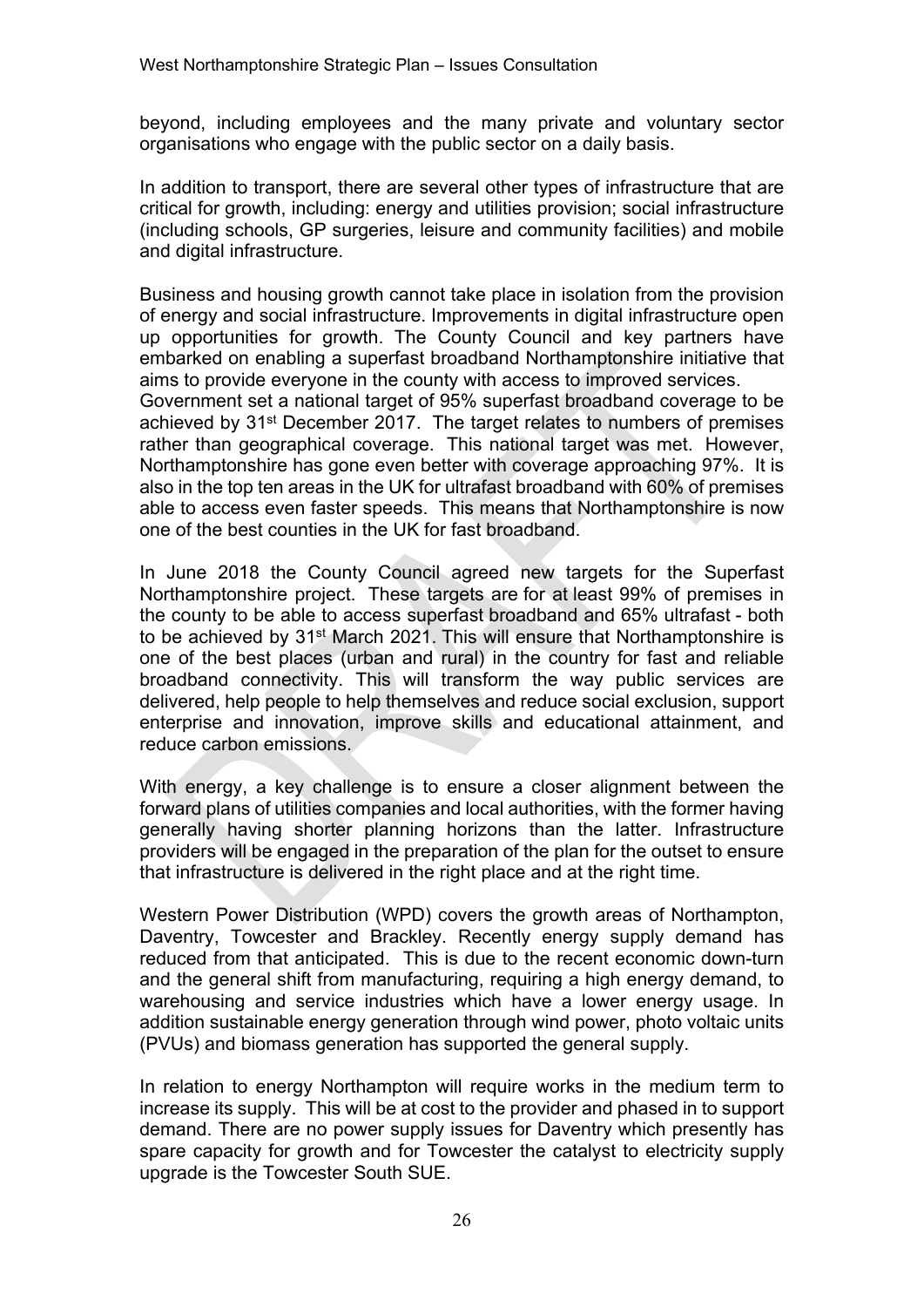Water Infrastructure. For planned growth (such as SUEs) local reinforcements will be required and are provided for through the normal requisition process whereby the developer pays Anglian Water Service (AWS) to provide the necessary pipes and connections. The requisition process is triggered by development, and is therefore entirely dependent on the timing of the individual developments. There is therefore no risk of these connections not being provided when growth goes ahead.

As a key part of the delivery of the Joint Core Strategy 2014 the capacity for the waste water treatment infrastructure to serve the growth identified is a requirement for development to occur. The Northampton Drainage Action Plan (DAP) modelling shows there is capacity within the major trunk sewer to serve the planned SUEs.

**Health infrastructure**. In the region, there are several examples of housing developments where a GP surgery site has been available for a number of years but no surgery has been delivered. This has significant negative impacts upon both the new and existing communities affected, as well as undermining support for additional residential development. As with utilities, the planning horizons for housing and health need to be better aligned.

Improvements to, or provision of, new healthcare facilities can sometimes be funded through capital programmes, however this funding is limited. Developer contributions will be expected to support healthcare facilities in response to the needs of a development. The Healthcare Infrastructure Schedule indicates that there is good provision across the urban areas where housing growth is anticipated.

# **Key principles**

- Bus Infrastructure: Improvements to waiting facilities, provision of realtime information, bus timetable information, secure cycle parking, rural bus hubs and Park and Ride.
- Bus Services: High quality end-to-end service linking Northampton with major towns e.g. Bicester and Oxford.
- Inter-urban public transport improvements linking the major towns within West Northamptonshire to the surrounding areas.
- Promote the uptake of ultra-low emission vehicles (ULEV) in line with the Northampton Electric Vehicle Plan.
- Promote modal shift away from cars to sustainable transport modes, including public transport, walking and cycling.
- Encourage development at the most accessible locations.
- Promote travel planning to encourage more people to choose sustainable transport modes by providing high quality information about the choices that are available for each journey.
- Having access to superfast broadband across Northamptonshire.
- To reduce the need to travel, shorten travel distances and make sustainable travel a priority across West Northamptonshire by maximising the use of alternative travel modes.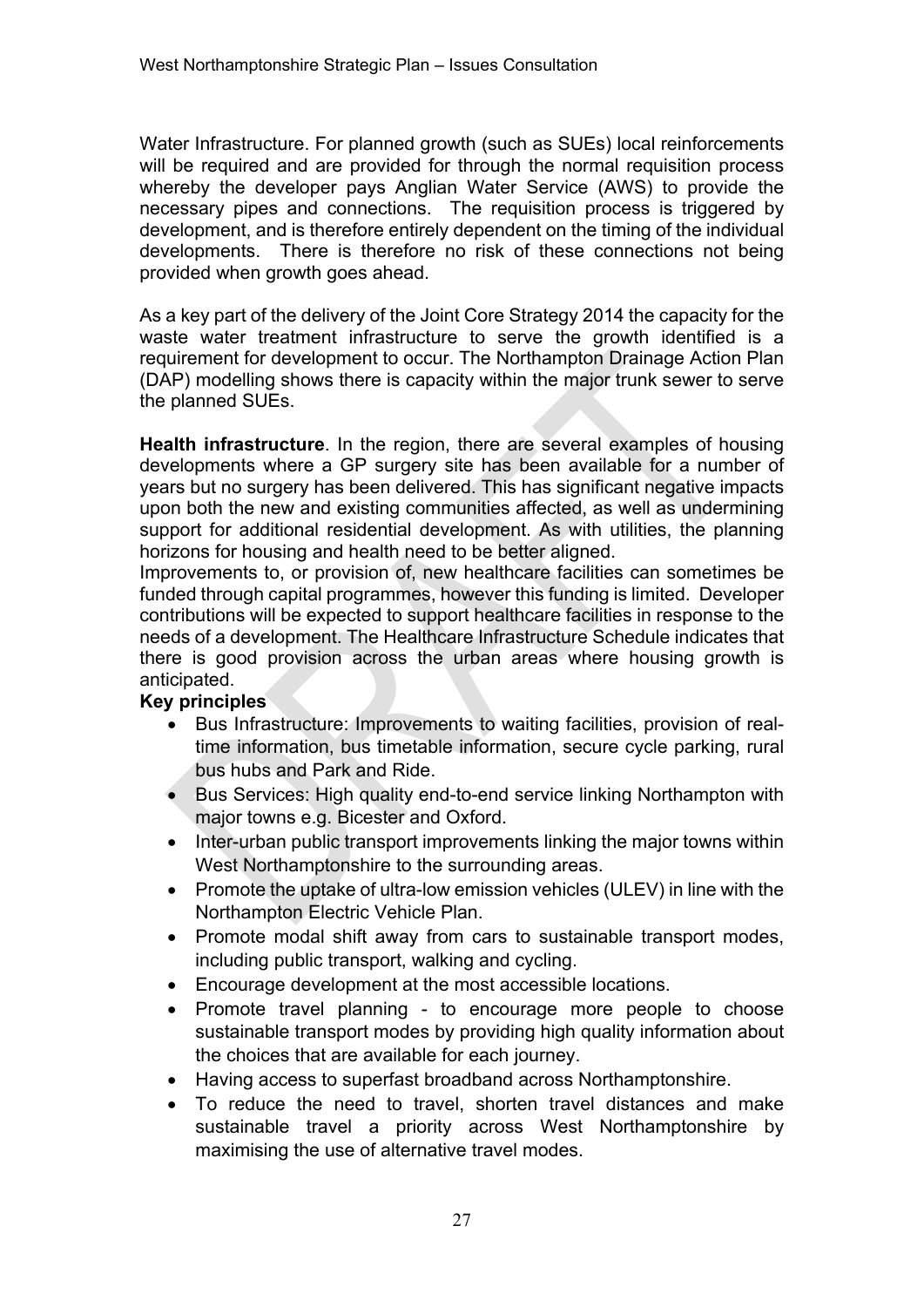- Combat congestion in the main towns and town centres, reduce carbon emissions.
- Address social exclusion for those in both rural and urban areas who do not have access to a private car.
- To support the regeneration of town centres through planned growth and infrastructure delivery.
- Reduced Environmental Impact: Improve air quality and reduced noise

# **Key Objectives**

- 1. Deliver the infrastructure needed to achieve the level of growth outline in the West Northamptonshire Strategic Plan.
- 2. Improve transport links across the region, promote modal shift away from cars to sustainable transport modes, including public transport, walking and cycling. To improve health and wellbeing and combat environmental impact of motor vehicles.
- 3. Improve digital infrastructure to support commercial growth and investment within the region.
- 4. Ensure new development in urban areas effectively supports and links new and existing communities physically and socially, to achieve social cohesion and address the areas of deprivation.

## **Questions**

- 22.Do you think that the key principles and objectives for infrastructure identified above are appropriate?
- 23.Are there any other principles and objectives you would like to see added?

## **Process and Next Steps How to comment**

Comments on the WNSP Issues can be made from **Monday 5th August to Friday 11th October 2019**. Your views are important and will help shape the next stage of the plan.

You can make comments in a number of different ways, although the best way is likely to be online. Our consultation website has an interactive version of this document which you can use to submit your comments [INSERT WEBLINK]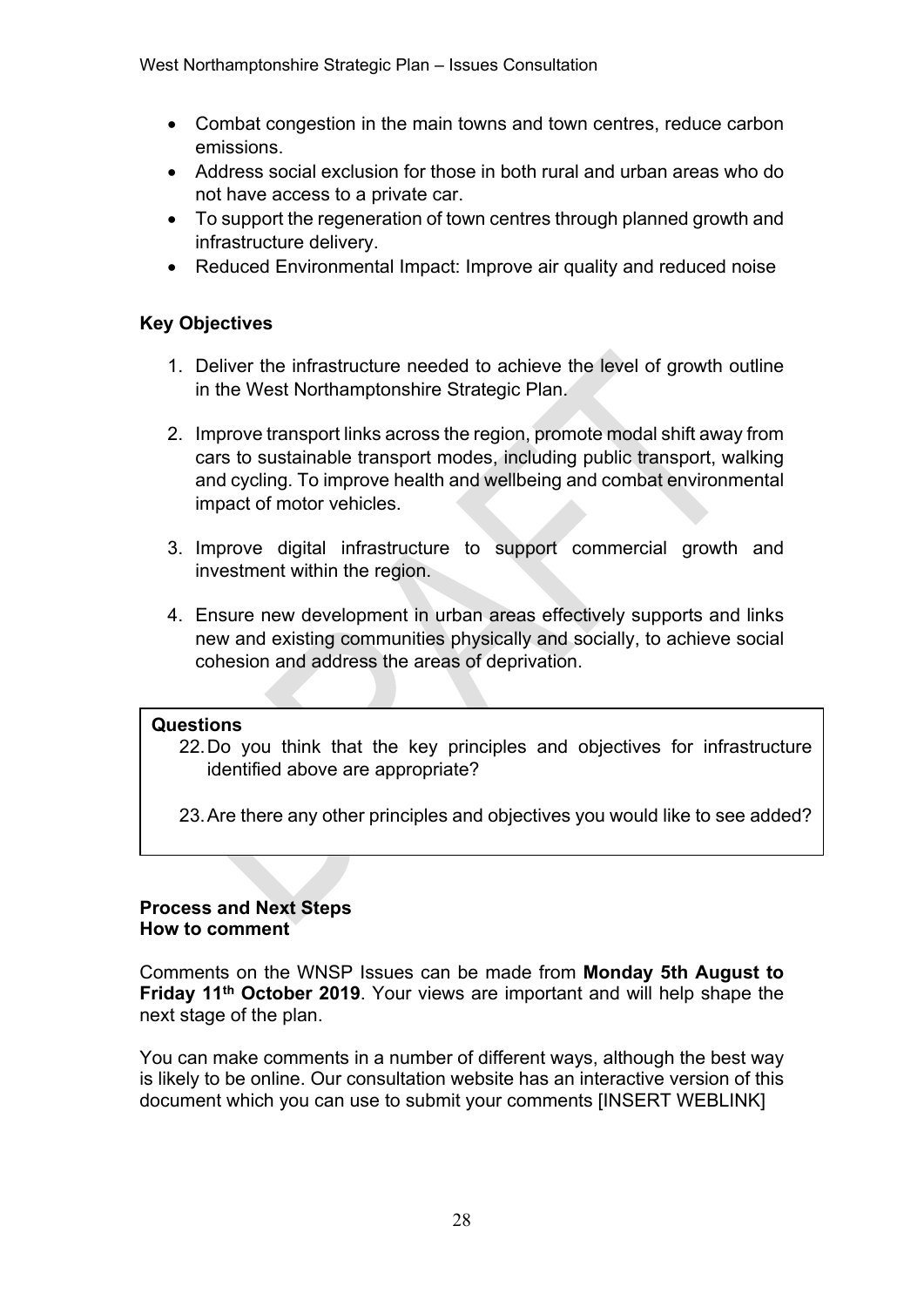If you would prefer to send us your written comments you can download a comment form from the website and return it by email or post to the following addresses:

Email:westnorthantsjpu@northampton.gov.uk

Post: West Northamptonshire Joint Planning Unit The Guildhall St Giles Square Northampton NN1 1DE

All the comments received will be carefully considered and used to inform the next stage of the West Northamptonshire Strategic Plan. Details of the comments received will be publicly available, but no personal information will be published. If you are not currently on our consultation database and would like to be kept informed then please email: westnorthantsjpu@northampton.gov.uk

## **Sustainability Appraisal**

The WNSP will be informed by a Sustainability Appraisal (SA) which will consider ways in which the plan can contribute to improvements in environmental, social and economic conditions. The SA will also identify and mitigate any potential adverse effects that the plan may have.

An initial SA Scoping Report has been prepared and is available for comment alongside this Issues documents. Details of the SA and how to comment on it are available on our website [INSERT WEBLINK]

## **Next Steps**

The next stage in the plan preparation will be to develop range of potential spatial options to meet the level of growth that we are planning for across West Northamptonshire. We are aiming to carry out a consultation on Spatial Options in XXXX [INSERT DATE]. The type of options we will be considering include:

- **urban intensification** redevelopment and re-use of brownfield sites in our existing urban areas. Consideration of well-designed higher density development close to transport hubs.
- **urban extension** further sustainable urban extensions to our main urban areas.
- **new settlements** the potential for freestanding new settlements in the form of garden towns and/or villages.
- **corridor based growth** the potential to focus growth alongside infrastructure improvements along key transport corridors either existing or proposed.
- **employment focus** the potential to focus residential development alongside existing or proposed strategic employment areas to reduce